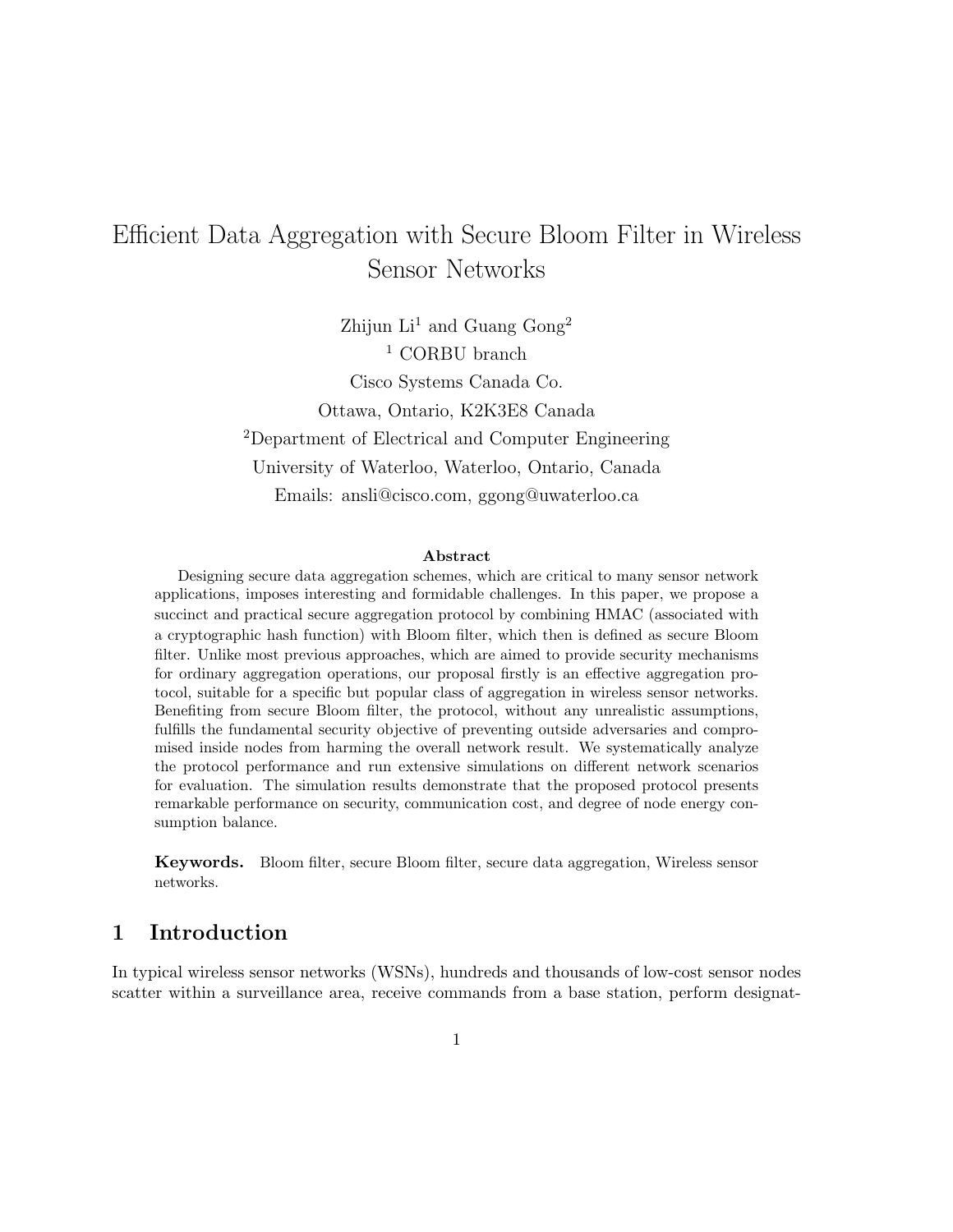ed detection tasks accordingly, and collaboratively transmit results back to the base station in a multi-hop, infrastructure-less communication pattern. In many cases, instead of forwarding every individual message to the base station, sensor network protocols support data aggregation—the operation by intermediate nodes that combines many messages and sends out aggregated results. As a matter of fact, from the very beginning of wireless sensor networks development  $[1, 2, 3, 4, 5]$ , it has already been widely accepted that data aggregation plays a critical role in the practicability and appealing of WSNs. Due to infeasibility of recharging nodes batteries in most circumstances, energy becomes the most valuable resource for sensor nodes. Among all nodes operations, data transmission consumes energy the most [2, 5]. Intuitively, data aggregation during message transmission is an effective method to preserve sensor nodes precious energy. Moreover, in the absence of data aggregation, sensor nodes near the base station will suffer from heavy message transmission overhead, and then die of power exhaustion much sooner than other nodes, breaking down the whole network's functionality. As a result, data aggregation attracts a great deal of attention and many a data aggregation scheme has been proposed in recent years. Interested readers may refer to [3, 4] for systematic surveys on this topic.

When sensor nodes are deployed in a hostile environment, security measurements should be taken into consideration for network protocols. In general, attacks to wireless sensor networks not only come from outside adversaries, but also can be conducted by compromised, previously legitimate nodes. This kind of attack model, along with the fact that sensor nodes are very resource-constrained, imposes formidable challenges for designing secure data aggregation. When purely cryptographic mechanisms are used for securing data aggregation, homomorphic primitives might be the only suitable candidates, and then many literatures follow this track. However, as we will argue later, the application of homomorphic primitives on data aggregation is highly limited. For other kinds of secure data aggregation approaches, sophisticated protocols are designed to detect malicious behaviors/nodes. Some of those mechanisms rely on unrealistic assumptions, while other involve heavy communication overhead, which conflicts with the very intention of data aggregation and makes it hard to evaluate their applicability. There are some well-designed secure data aggregation schemes, which understandably have different trade-offs and are suitable for particular operations.

In this paper, we propose a secure data aggregation protocol which fits a specific but popular class of aggregations in wireless sensor networks. Unlike most previous approaches, which are aimed to provide security mechanisms for ordinary aggregation operations, our proposal in the first place is an effective and succinct aggregation protocol, which is equipped with built-in security mechanisms, fulfilling the fundamental security purpose of preventing compromised nodes as well as outside adversaries from harming network aggregated results. The security technique backing up our protocol is to combine HMAC, a conventional and provably secure cryptographic primitive, with the space-efficient data structure Bloom filter [6]. The resulting data structure is then defined as secure Bloom filter, and its security implications are thoroughly addressed in this paper. We use it to construct a secure aggregation protocol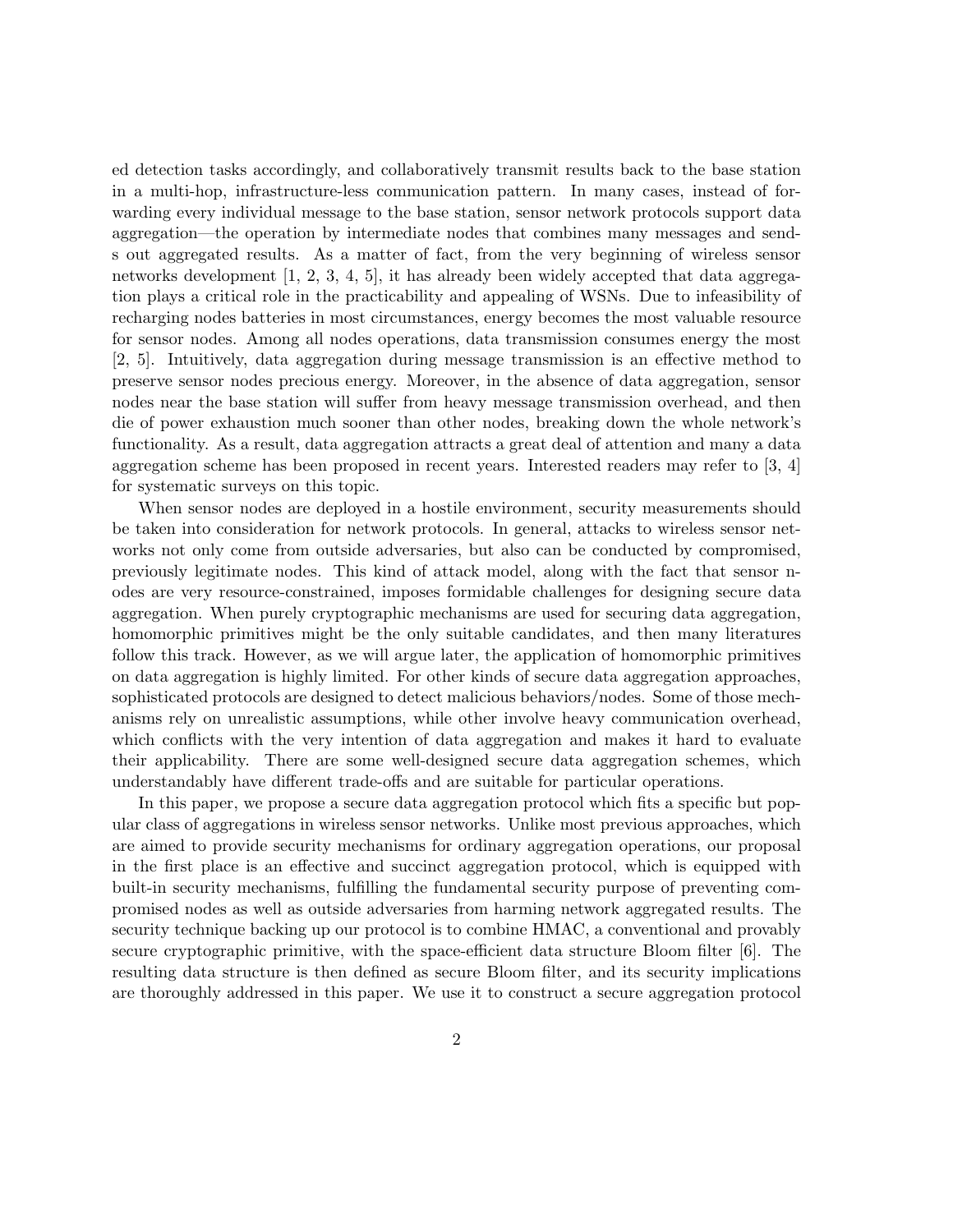for sensor networks. The theoretical analysis and extensive simulation results demonstrate that the proposed protocol presents remarkable performance on security, communication cost, and energy consumption balance degree among sensor nodes.

The rest of this paper is organized as follows. First, previous work on secure data aggregation is discussed in Section 2. Then we state application scenarios, and define network and adversary models in Section 3. Afterward, we present secure Bloom filter in Section 4. Section 5 details our proposed secure aggregation protocol and corresponding analysis. The simulation design and results are elaborated in Section 6. Finally, we conclude our work in Section 7.

# 2 Previous Work

Homomorphic primitives, besides standard cryptographic functionalities, allow users without secret key to legitimately perform acceptable algebraic operations on protected data block. Since aggregation is essentially some operation, it is intuitive to use homomorphic primitives for securing data aggregation, and a number of approaches [7, 8, 9] use homomorphic encryption for this application. Generally, it is very difficult to design secure symmetric homomorphic block encryption, whereas stream ciphers naturally support homomorphic exclusive-OR operations, which is exactly utilized in [8]. In contrast, public-key homomorphic encryption is an interesting topic, and there exist several relatively practical public-key homomorphic cryptosystems, such as Unpadded RSA, El-Gamal, Goldwasser-Micali, Benaloh and Paillier [10], though all of them only support limited operations on ciphertexts. In 2009, Gentry [11], for the first time, presented a fully homomorphic encryption scheme, which outstandingly allows arbitrary operations on ciphertext. Even though the only two fully homomorphic encryption schemes [11, 12] by now cannot provide competitive performance for most applications, practical fully homomorphic encryption is expected to appear eventually.

Unfortunately, sole public-key homomorphic encryption does not suffice for secure data aggregation in sensor networks, because then anyone can maliciously insert or manipulate results. Even for the stream homomorphic encryption in [8], its security demands message integrity mechanisms as well, and their solution to that issue is essentially a homomorphic MAC. The topic of using homomorphic MAC and homomorphic hashing in secure data aggregation is systematically discussed in [13]. Applying those kinds of homomorphic primitives to data aggregation either involves cumbersome key management problems, or incurs considerable communication costs. Consequently, their applicabilities are highly limited.

Hu and Evans [14] described a secure hop-by-hop data aggregation scheme, and later Jadia and Muthuria [15] extended their scheme. However, both schemes are only capable of preventing a single inside malicious node at an appreciable communication cost, rendering them impractical. Yang et al. [16] presented a secure hop-by-hop data aggregation protocol for sensor networks named SDAP, using the principles of divide-and-conquer and commit-and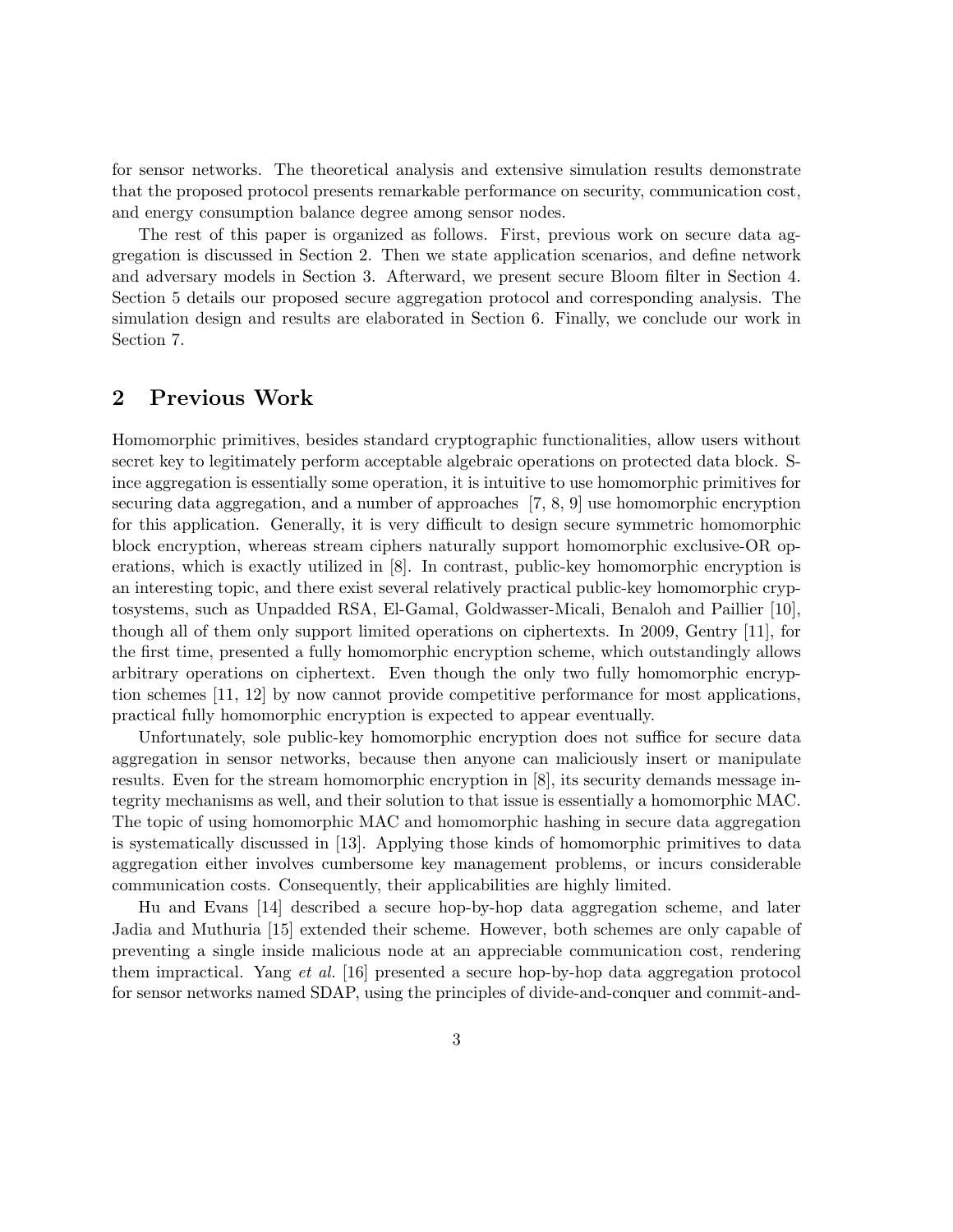attest to design complicated algorithms which cause significant transmission overhead, and may cancel off all communication benefits from data aggregation.

Przydatek, Song, and Perrig [17] proposed secure information aggregation (SIA) to identify forged aggregation values from malicious nodes. In the SIA scheme, a special node named aggregator computes an aggregation result over raw data together with a commitment to the data based on a Merkle-hash tree and sends them back to a remote user, which later challenges the aggregator to verify the aggregation. Later Chan, Perrig, and Song [18] built a hierarchical data aggregation on the aggregate-commit-prove framework in [17], but extended their single aggregator model to a fully distributed setting. Frikken and Dougherty [19] further improved the Chan-Perrig-Song scheme. Moreover, Chan and Perrig [20] derived several security primitives from this kind of algorithms.

# 3 Background

### 3.1 Application Scenarios

As a typical data aggregation application scenario of our proposal, a wireless sensor network is employed in a hostile environment to detect a number of predefined, basic events with only two states: ON and OFF. For most of time, these events stay OFF: they did not occur. When sensor nodes detect an event taking place, they notify the base station about their discovery. Since there are many nodes simultaneously detecting same events, data aggregation is desired to reduce communication costs and to balance nodes energy consumption. The base station may be tolerant of a little inaccuracy on final aggregated results.

Even though the scenario looks like relatively simplistic, it is fairly popular for wireless sensor network applications. For instance, an intrusion-detection sensor network [21] successfully triggers an alarm for a perimeter intrusion event. Moreover, sophisticated tasks can be decomposed into many basic events. In such cases, sensor nodes are responsible for simple event detection, which significantly reduces their production expenditure, while the base station performs advanced data analysis. Other similar application scenarios are voting and counting mechanisms for sensor networks. For example, in many secure sensor network protocols, malicious nodes are determined by majority results from nodes voting; and under many circumstances, the base station may need to frequently count the number of nodes that match some standards.

### 3.2 Network and Adversary Models

Homogeneous Sensor Network: We consider an ordinary, homogeneous sensor network that consists of n low-cost sensor nodes which are resource-constrained in terms of computation, communication, storage, and power supply. Those sensor nodes are especially sensitive to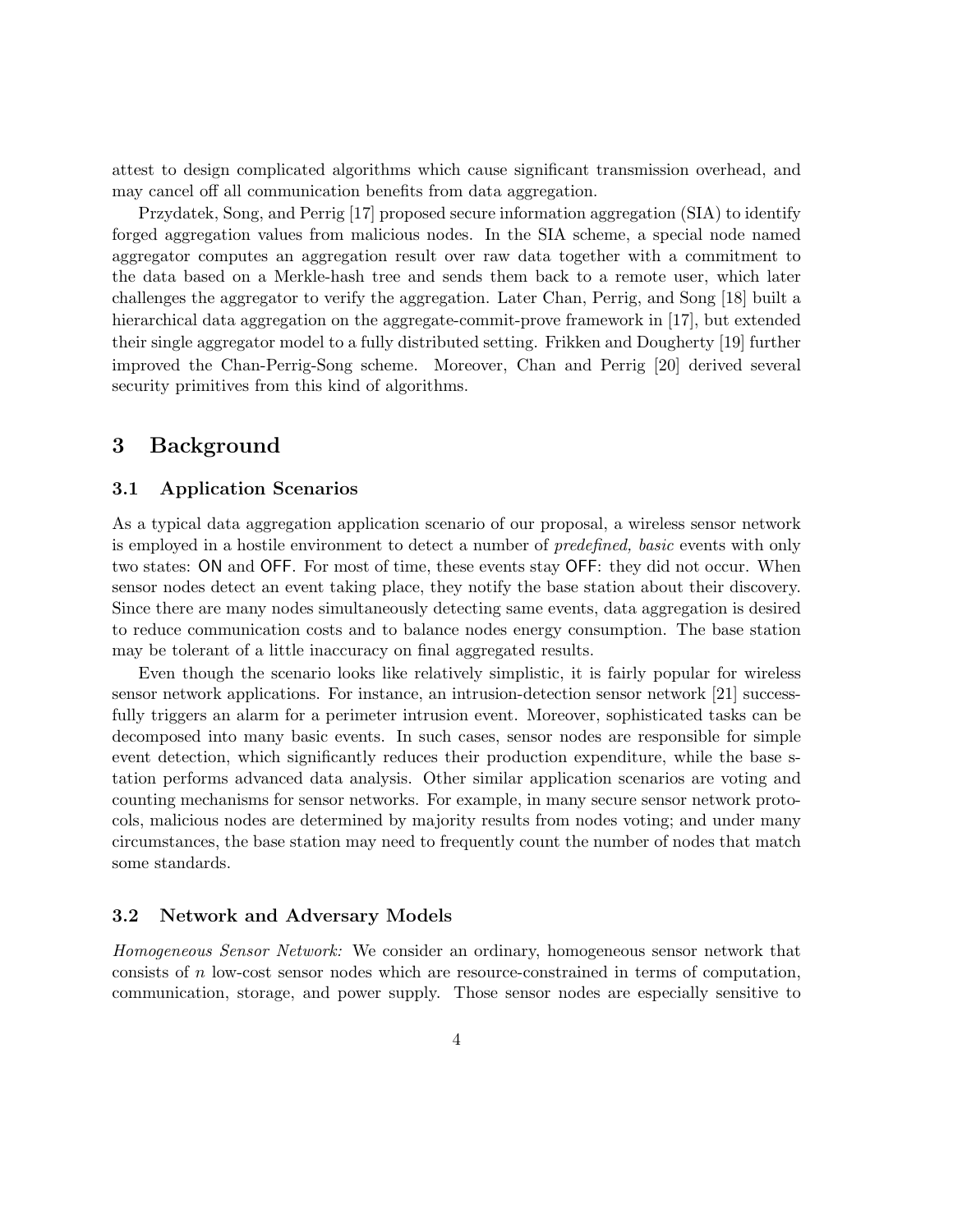energy consumption and thus data aggregation is desired. As a rule, there exists a central, powerful base station that is responsible for collecting sensor network results.

Adversary Model: Sensor nodes are not equipped with tamper-proof hardware, and the adversary is capable of compromising and fully controlling arbitrary number of sensor nodes, but we assume that the base station is immune to all physical attacks and it is trustworthy. Moreover, the adversary can eavesdrop and alter any messages from integrity nodes. In a word, the adversary is granted the full-scale attack capacity against the sensor network except the base station.

Multi-hop Data Aggregation: In our network model, sensor nodes may be densely deployed, or nodes may only have a few neighbors. Intuitively, the network size  $n$  should not be small and most of communications between nodes and the base station are multi-hop; otherwise, there is no point for introduction of data aggregation. Our protocol does not rely on specific data aggregation modes; any effective aggregation organization, no matter it is cluster-, chain-, tree-, or grid-based [3], suffices for the proposed protocol. We do not address the problem how to construct a specific aggregation organization, because it is quite irrelevant to our proposal.

Terminology: For the purpose of convenient demonstrations, the following terminology is used. There are two kinds of roles for sensor nodes: a *contributor* that detects events and generates raw messaes, and an aggregator that aggregates all messages that it received plus possibly its own raw messages  $<sup>1</sup>$  and then forwards *aggregated messages*. Messages are aggre-</sup> gated though the network; and the base station eventually retrieves a number of aggregated messages, which are defined as reports.

Base Station Authenticated Broadcast: It is helpful for final data analysis if the base station is aware of all nodes' positions; but it is not mandatory for the proposed protocol. We assume that there is a secure broadcast message authentication scheme available for the base station, which is pretty natural for securing sensor networks. Otherwise, it is infeasible for the base station to issue reliable, integrity commands to sensor nodes and manage the sensor network. This simple requirement can be easily satisfied for wireless sensor networks. We may use the popular, lightweight, symmetric-key hash-chain-based  $\mu$ TESLA authentication protocol [22] for this purpose. Alternatively, all nodes are preloaded with the base station's public key, and then messages from the base station are signed and verified through classical signature schemes. For simplicity, we ignore specific choices on broadcast message authentication.

Simplistic Key Predistribution Requirement: Every node shares a distinct long-term key with the base station. Those keys are pre-distributed into sensor nodes prior to deployment. No pairwise keys between sensor nodes or any other kinds of keys are demanded. Sensor nodes are equipped with a cryptographic hash function. Those constitute all security primitive requirements of the proposed protocol. As a general method to reduce its key storage, the base station may employ a pseudo-random generator (PRG) along with one main key, which generates node's key using a node's ID and the main key as input of PRG.

<sup>&</sup>lt;sup>1</sup>In such a case, the aggregator is also a contributor.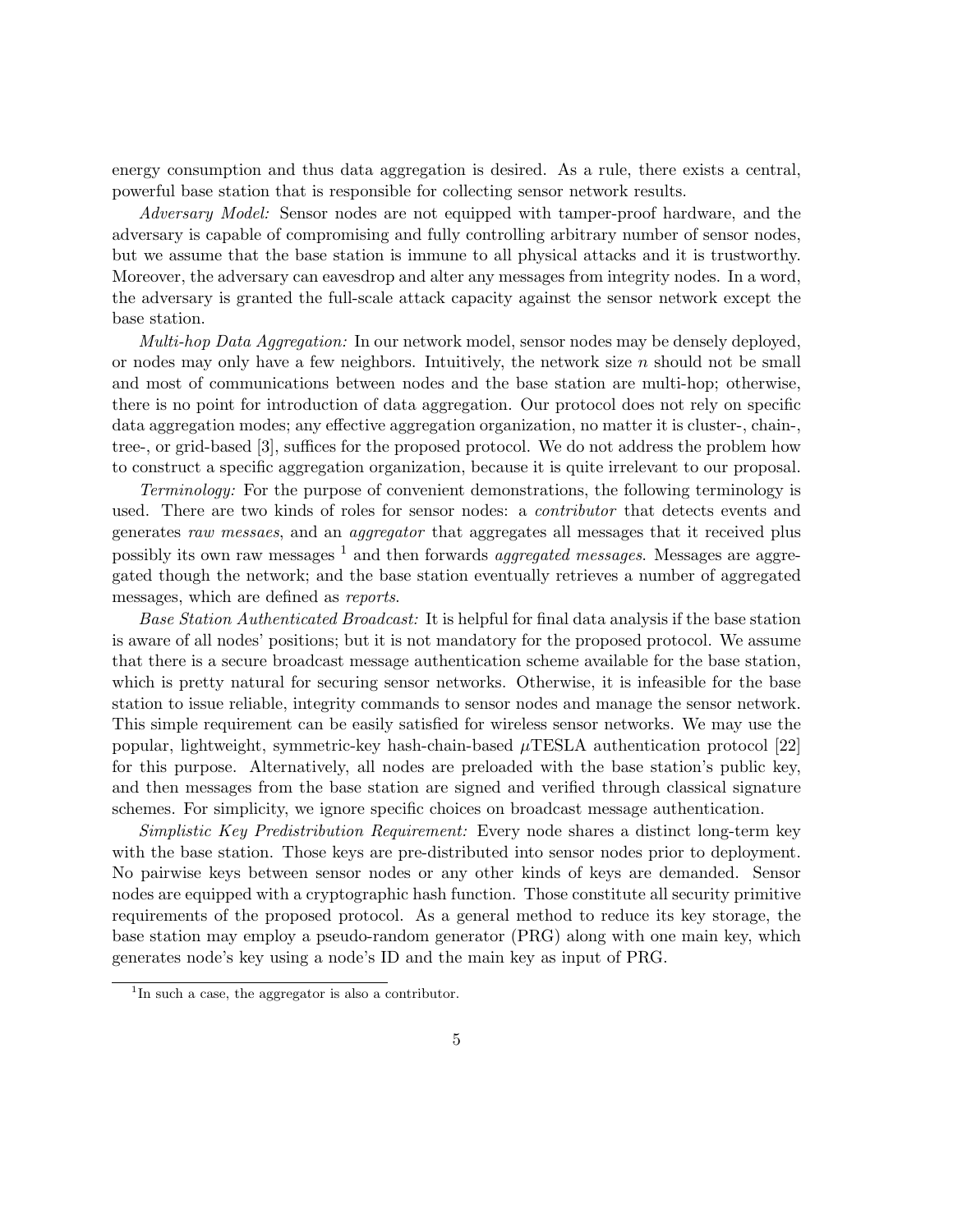### 3.3 Security Objectives

Data confidentiality is not a concern for the application scenarios at which our proposal is targeted. For simple event detection networks, if an adversary is physically close to sensor nodes, he can easily sense those simple events on his own. Certainly, some extent of message privacy is appreciated. Barely given a message and without any other knowledge, should an adversary not tell which nodes have contributed to the message and what events are reported.

Generally speaking, the main security goal of secure aggregation is to strictly restrain adversary's influence only on those compromised nodes. First, even with collusion of all other sensor nodes, an adversary cannot fake a specific node's event report with more than a low, theoretically-limited probability. Second, other than compromised nodes' input on an event report, the adversary is only able to affect accumulative results in a trivial way. Otherwise, the scheme should detect the abnormality and discard related results. If intermediate nodes manipulate or drop integrity nodes' event-report messages, the secure aggregation scheme should be able to effectively detect the attacks.

### 3.4 Native Solution without Data Aggregation

There exists a straightforward, native solution to fulfilling the aforementioned security objectives, which does not engage data aggregation and then incurs heavy communication cost. When node u detects an event e, it generates a raw message composed of  $\mathsf{Mac}(K_u, e)$  and sends to the base station, where  $K_u$  is the symmetric key shared by node u and the base station, and Mac denotes a tag by a standard deterministic MAC. When the base station receives a message, it may try all combinations to figure out which node claims which event. In order to prevent message-dropping by malicious nodes, the base station broadcasts all messages it received through the broadcast authentication mechanism. If a node does not obtain the authenticated acknowledgment of its raw message in a reasonable time slot, it will notify the base station about a potential of the attack.

It may seem tempting to use aggregate MAC [23], which aggregates multiple MAC tags by different contributors into a single tag that can be verified by the base station, to reduce the communication payload of the native scheme. Unfortunately, in such an application, an aggregate tag has to list all contributors and associated events such that the base station can verify the tag. Consequently, the size of an aggregated message is still proportional to the number of contributors and events. Moreover, it violates the message privacy objective.

# 4 Secure Bloom Filter

The technical core of our proposal is a variant of Bloom filter, for which we coin the term secure Bloom filter.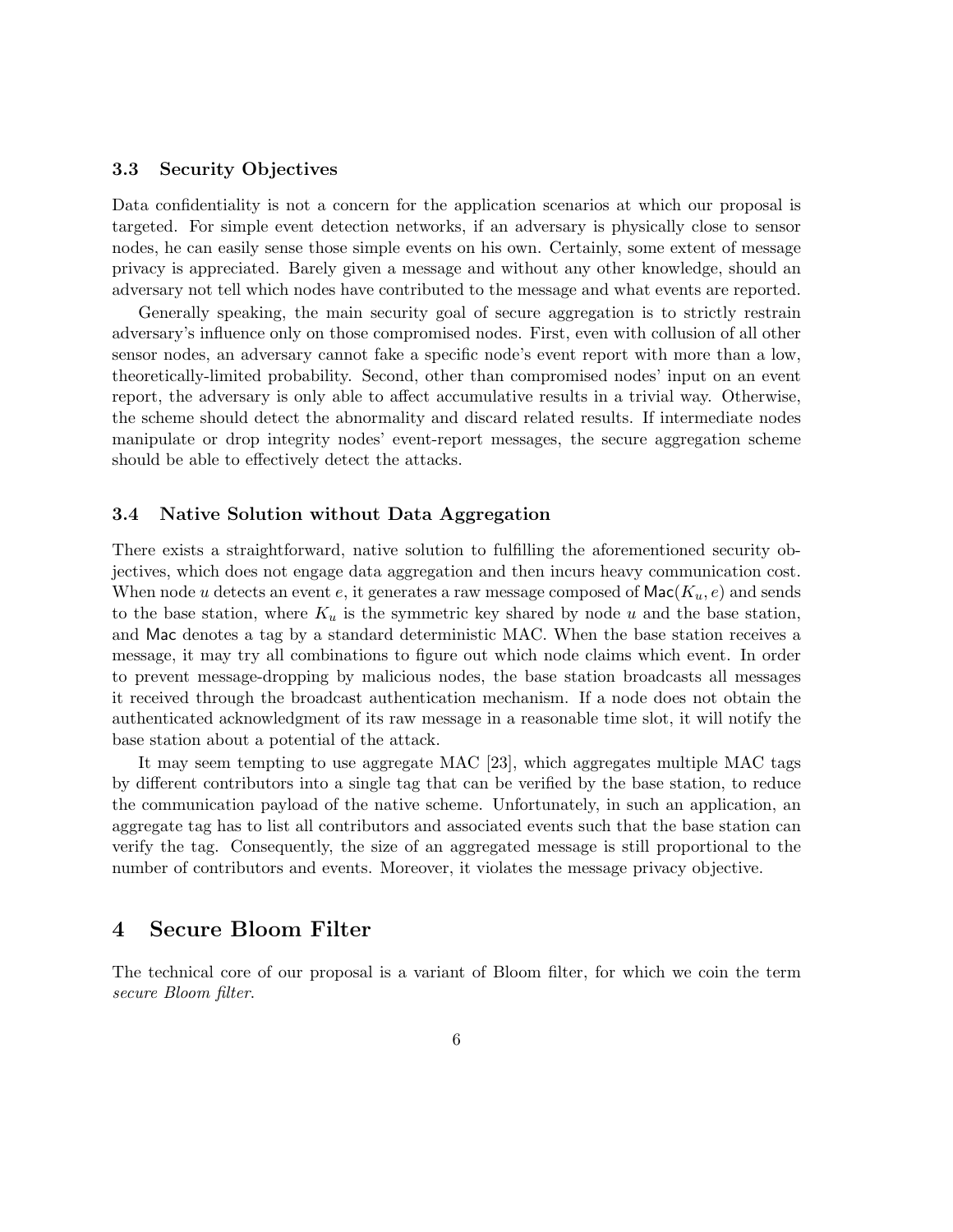## 4.1 Foundation: Bloom Filter

Bloom filter, conceived by Bloom [6], is a space-efficient probabilistic data structure that succinctly represents a set in order to support membership queries. Due to its distinguished space advantages and excellent distributed properties, Bloom filter has been widely used in numerous areas, such as web cache sharing [24] and distributed storage system [25].

#### 4.1.1 Typical Implementation of Bloom Filter

Typically, a Bloom filter is implemented as a bit-array of  $m$  bits associated with  $h$  different hash functions, each of which maps an element to one of the m array positions in a uniformly random manner. All bits in an initial Bloom filter are set to 0, standing for an empty set. To insert an element  $e$  into a set represented by a Bloom filter  $BF$ , h array positions are calculated by hash functions on  $e$  and the bits at those positions in  $BF$  are set to 1. Correspondingly, when it is required to check the membership of an element  $v$  within the Bloom filter BF, supplying v to hash functions outputs h array positions; if any of the bits at the h positions is 0, then element  $v$  does not belong to the set; otherwise, the element is claimed to be a member of the set.

#### 4.1.2 Properties of Bloom Filter

It is easy to see that there is no false negative in the Bloom filter membership verification—an element which tests negative within a Bloom filter definitely is not a legitimate member of the set. On the other hand, Bloom filter may yield *false positive*: a member outside the set passing the membership verification on the Bloom filter. The probability of a false positive for an element not in the set, or the *false positive probability*, can be calculated in a straightforward manner.

Let  $\zeta$  be the probability of a bit being 0 in a Bloom filter, the false positive probability is then

$$
P_{\rm FP} = (1 - \zeta)^h \quad . \tag{1}
$$

After inserting t elements in a Bloom filter, assume that the hash functions outputs are independently uniformly distributed, we have

$$
\zeta = \left(1 - \frac{1}{m}\right)^{ht} \approx e^{-ht/m} ;
$$

the false positive probability is therefore

$$
P_{\rm FP} = \left(1 - \left(1 - \frac{1}{m}\right)^{ht}\right)^h \approx \left(1 - e^{-ht/m}\right)^h \quad . \tag{2}
$$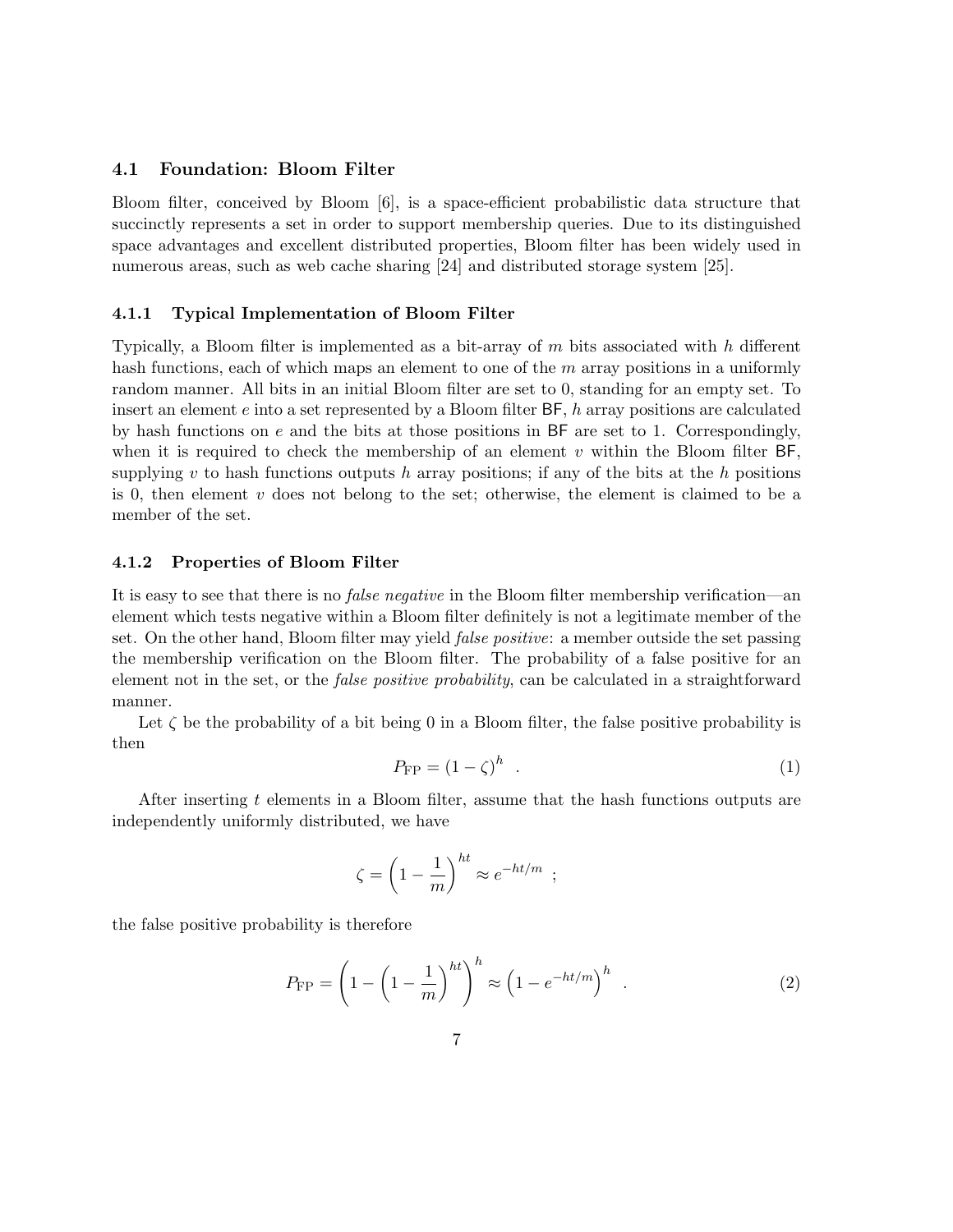The right hand side is minimized when

$$
h = \frac{m}{t} \ln 2 \approx 0.6931 \frac{m}{t}
$$

.

In such a case,  $\zeta = 0.5$ , and the false positive probability is  $2^{-h} \approx (0.6185)^{m/t}$ . Hence, the optimal results are achieved when each bit of the Bloom filter is 0 with probability 1/2.

In a typical parameters determination procedure of Bloom filter, users specify desired false positive probability  $P_{\text{FP}}$  and predicted inserted element number t, then h and m can be calculated via

$$
h = \lceil -\log_2 P_{\text{FP}} \rceil
$$

and

$$
m = \lceil ht/\ln 2 \rceil .
$$

#### 4.2 Specification of Secure Bloom Filter

Suppose that the Bloom filter is used in a distributed environment and each element is associated with a specific user claiming an event. It is easy to see that the original Bloom filter data structure does not support a necessary security property—A malicious user or an adversary which is allowed to manipulate the data can forge other users' inputs. We introduce the *secure* Bloom filter to prevent this attack. Formally, it is defined as follows.

Definition 1 (Secure Bloom Filter). Suppose that every user is allocated with a random, secret key. A secure Bloom filter is a data structure that not only maintains all properties of the original Bloom filter, but also guarantees the infeasibility of an adversary constructing a valid input associated with a user claiming an event, without the knowledge of the user's key. The probability of a successful forging is defined as the advantage of an adversary against the secure Bloom filter, and is denoted by Adv.

Secure Bloom filter can been constructed by deploying a cryptographic hash function, through HMAC, to substitute a family of hash functions for the Bloom filter.

#### 4.2.1 Definition of a Standard HMAC

We use the cryptographic hash function by means of HMAC because it is provably secure [26] and has been standardized [27]. Let  $H(*)$  denote a cryptographic hash function. According to RFC 2104 [27], to authenticate a message e with a secret symmetric key K,  $HMac(K, e)$  is defined by

$$
\mathsf{HMac}(K, e) = \mathsf{H}((K \oplus \mathrm{opad}) \parallel \mathsf{H}((K \oplus \mathrm{ipad}) \parallel e)),
$$

where  $\parallel$  denotes concatenation,  $\oplus$  denotes exclusive-OR (XOR), opad is the one-block-size outer padding  $(0x5c5c...5c)$ , and ipad is the one-block-size inner padding  $(0x3636...36)$ .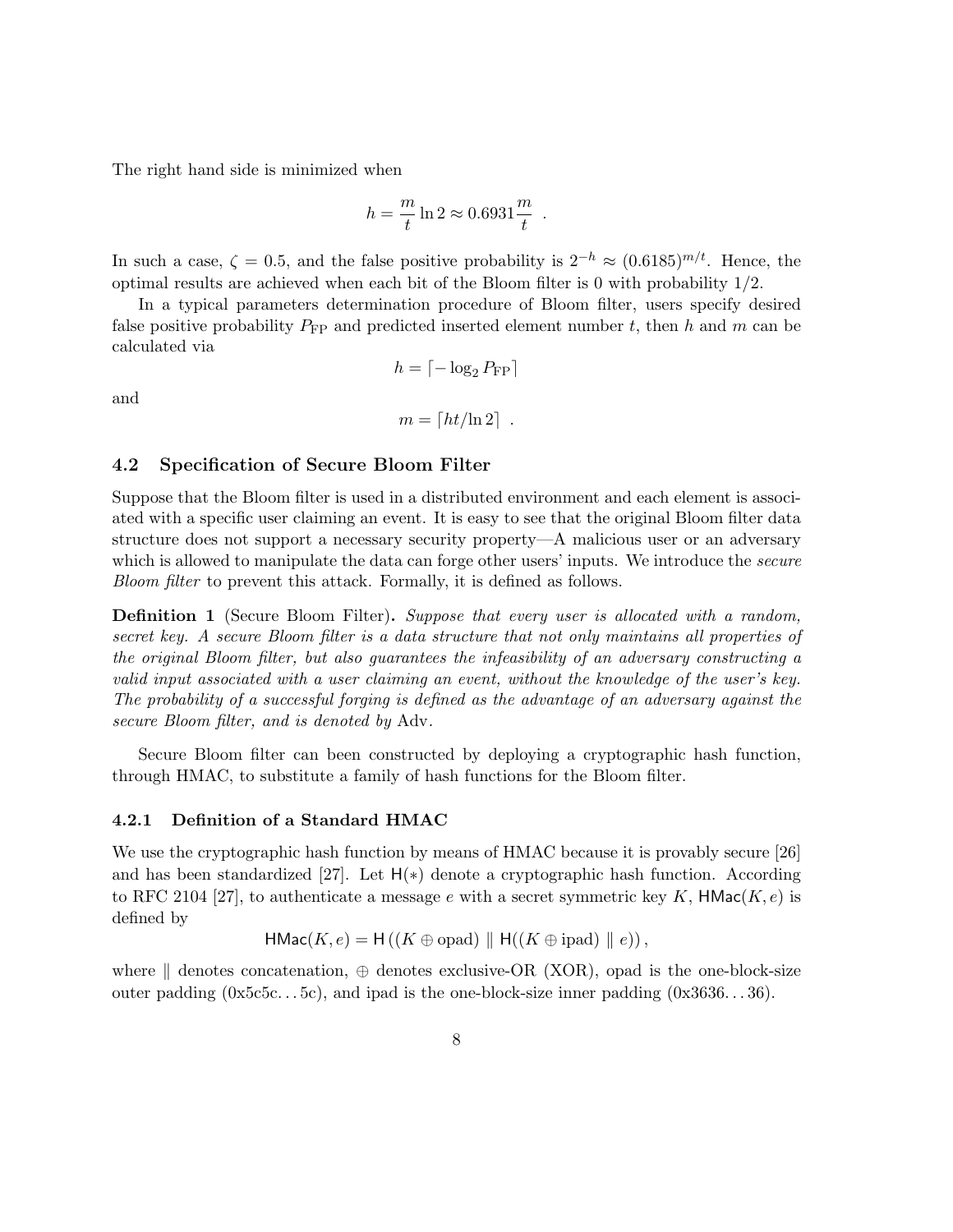### 4.2.2 Construction of Secure Bloom Filter

Now we make use of HMAC to construct secure Bloom filter that efficiently supports event reporting and message aggregation in wireless sensor networks. Suppose there are c pre-defined events  $(e_1, e_2, \ldots, e_c)$ , and each event is associated with an event identifier, which is a nonce and may be refreshed by the base station on a regular basis. When node u with identity  $\mathsf{id}_u$ detects event  $e_i$ , whose current event identifier is  $N_{e_i}$ , the node creates a secure Bloom filter  $BF_{u,e_i}$  as follows.

For simplicity and computational efficiency, we assume that the size of a secure Bloom filter is a power of two, say  $m = 2^d$ , where d is an integer. We stress that in principal m can be any positive integer. Recall that node u shares a distinct symmetric key  $K_u$  with the base station. The node calculates  $\text{HMac}(K_u, id_u \parallel N_{e_i})$  and the output is divided into h equal size pieces of d bits each <sup>2</sup> such that each piece indicates a position on the Bloom filter array. We denote this processing by  $\mathsf{BF}_{u,e_i} \leftarrow \mathsf{HMac}(K_u, id_u||N_{e_i})$ . Based on the pseudorandomness assumption of the cryptographic hash function  $H(*)$ , it effectively performs as k distinct hash functions with uniformly-distributed output, and all theoretical analysis on the classical Bloom filter still holds for the secure Bloom filter.

#### 4.2.3 Selection of Cryptographic Hash Function

For the specific choice of the cryptographic hash function, at present we select SHA-1. Even though collisions have been found in SHA-1 [28], which raises serious concerns on its security, virtually it does not damage the secure Bloom filter, since its security, same as HMAC [26], relies on second preimage resistance of underlying hash function, rather than the more strong requirement of collision resistance. By now, there is no published result of second preimage attacks against SHA-1. Of course, when SHA-3 is finalized in the future, SHA-1 may be replaced by SHA-3 in the protocol for the purpose of higher security level.

### 4.3 Security Property of Secure Bloom Filter

We now show how to select appropriate parameters to achieve a desired security level of a secure Bloom filter. The following theorem states the analytic formula of the adversary's advantage against a secure Bloom filter.

Theorem 1. The advantage of an adversary against secure Bloom filter with parameters  $(m, h)$  is

$$
Adv(m, h) = m^{-h} \max_{1 \le i \le h} \tau(h, i) , \qquad (3)
$$

<sup>&</sup>lt;sup>2</sup>If the output block size of HMAC is greater than  $dh$ , it can be truncated. When the size is less than  $dh$ , we may conduct several rounds of HMAC operations with different salts to obtain sufficient output.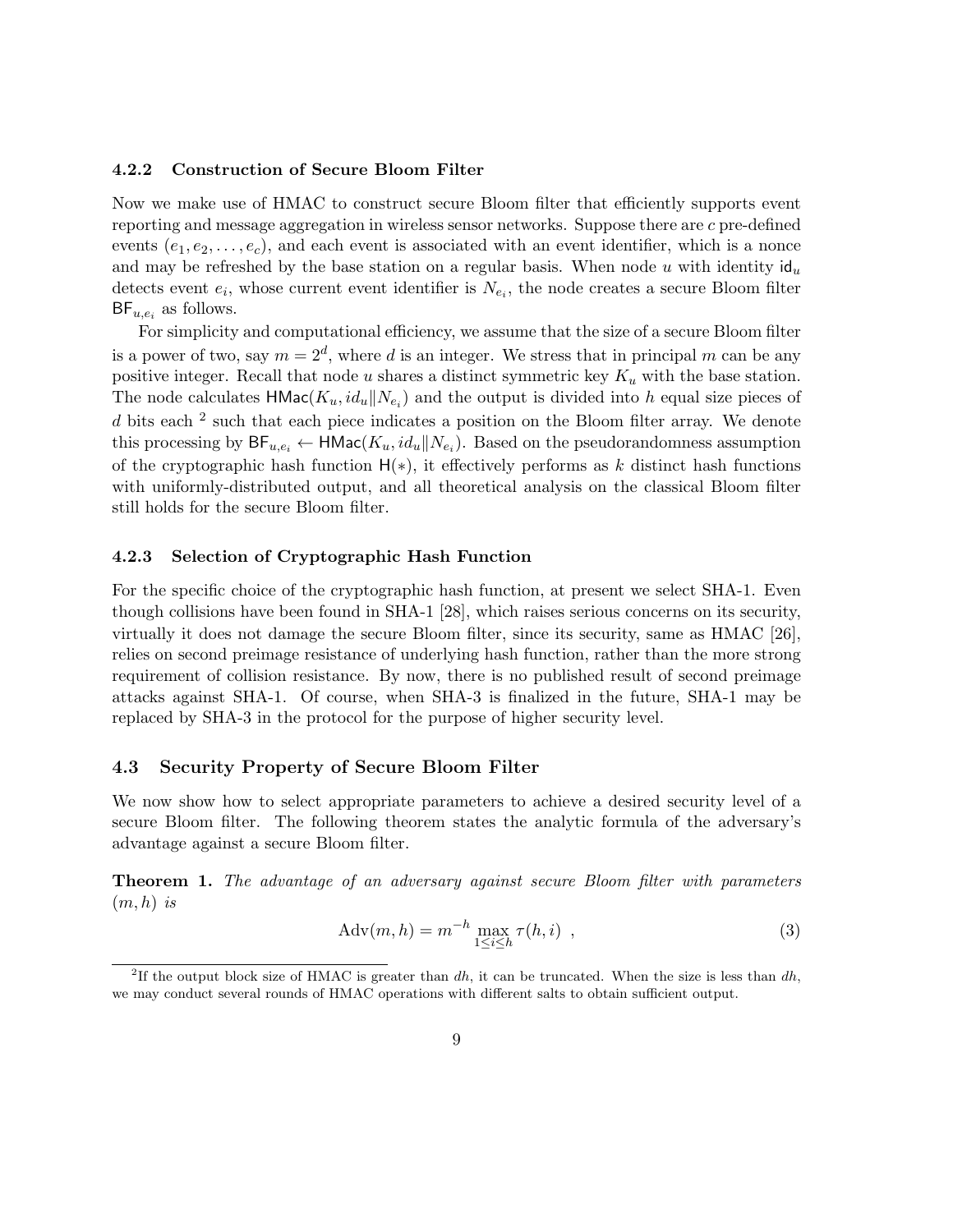where

$$
\tau(h,i) = \begin{cases} i^h - \sum_{j=1}^{i-1} {i \choose j} \tau(h,j) & if \ i > 1 \\ 1 & if \ i = 1 \end{cases} . \tag{4}
$$

Proof. Based on the security of HMAC and the pseudorandomness of cryptographic hash function, we derive the advantage of an adversary against secure Bloom filter with parameters  $(m, h)$ . Without loss of generality, we suppose that adversary  $A$  is required to output a secure Bloom filter  $BF^{\mathcal{A}}$  which should be identical to  $BF_{u,e}$  for node u claiming event  $N_e$ .

Let  $p_1(i)$  be the probability of the number of bit ones in  $BF_{u,e}$  being i. Obviously  $p_1(i)$  is none-zero only if  $1 \leq i \leq h$ . Based on the pseudorandomness of cryptographic hash function, we have

$$
p_1(i) = \frac{\binom{m}{i}\tau(h,i)}{m^h},
$$

where  $\tau(h, i)$  is equal to the output of the following problem: How many distinct words we can get if we use i different letters to construct words of length  $h$  while it is required that all i letters are used.

If the underlining HMAC algorithm is secure, then the adversary only can output random  $BF^{\mathcal{A}}$  with the number of bit ones that he selects. When the bit one number of  $BF_{u,e}$  is i, the probability that a random  $BF^{\mathcal{A}}$  with i bits of one equals  $BF_{u,e}$  is

$$
p_2(i) = \frac{1}{\binom{m}{i}} .
$$

Subsequently, the overall advantage that adversary can achieve is

$$
Adv(m, h) = \max_{1 \le i \le h} p_1(i) p_2(i) = m^{-h} \max_{1 \le i \le h} \tau(h, i) .
$$

Consider  $\tau(h, i)$  in the context of the word-counting problem. When  $i = 1, \tau(h, i) = 1$ . If  $i > 1$ , by recursion, we can get

$$
\tau(h, i) = i^h - \sum_{j=1}^{i-1} {i \choose j} \tau(h, j) .
$$

This completes the proof.

In practice, h is relatively small, thus we just explore all values of  $\tau(h, i)$  for  $1 \leq i \leq h$  by Equation (4), and then retrieve  $\max_{1 \leq i \leq h} \tau(h, i)$ . Subsequently,  $\text{Adv}(m, h)$  can be computed by Equation  $(3)$ , or we can determine the minimal m satisfying a designated security level. Intuitively, for 80-bit security, the selections of  $(m, h)$  should satisfy  $\text{Adv}(m, h) \leq 2^{-80}$ . To

 $\Box$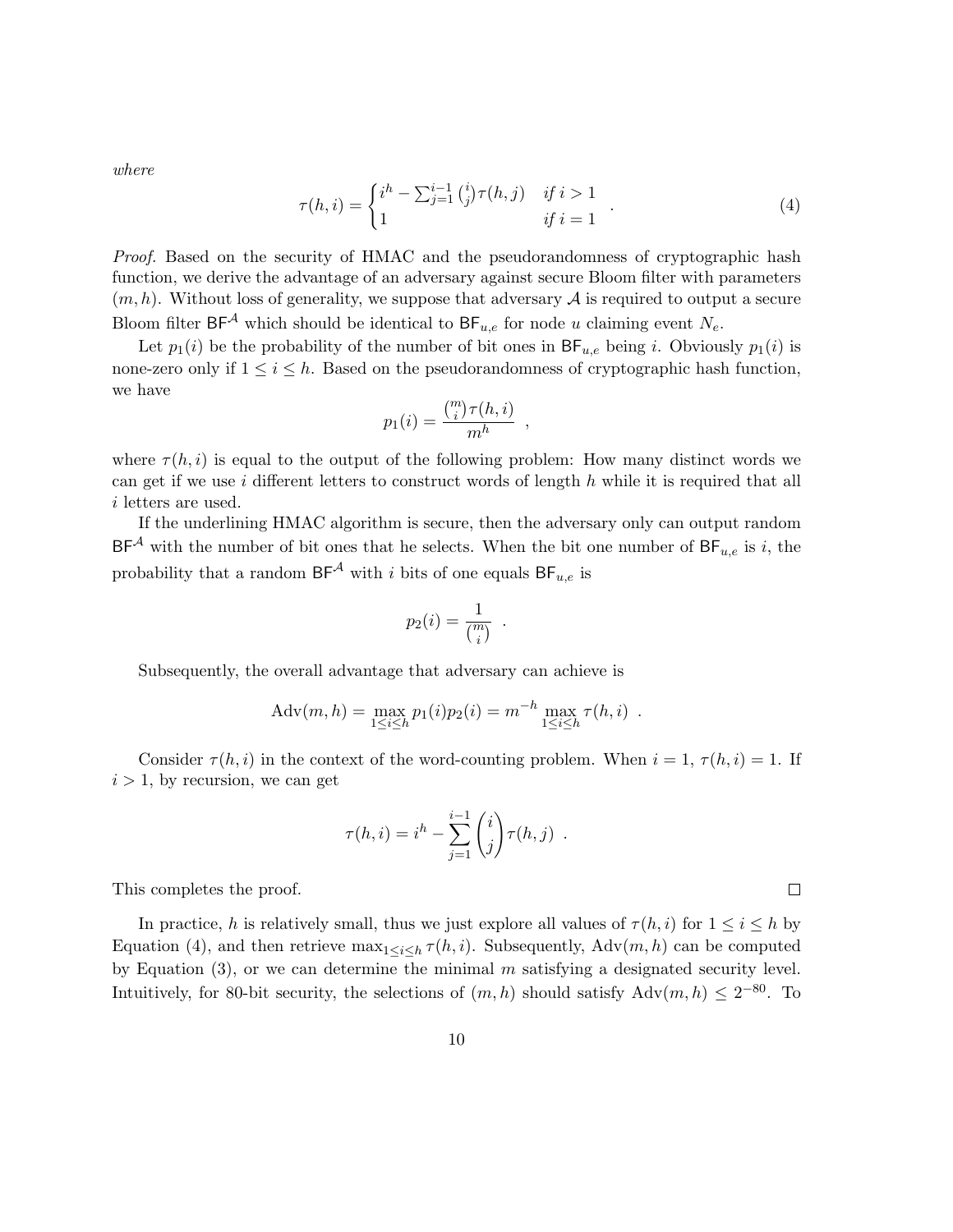| $\boldsymbol{h}$ | $\dot{i}$                | maximal $\tau(h, i)$ | $minimal$ m            |                         |
|------------------|--------------------------|----------------------|------------------------|-------------------------|
|                  | for maximal $\tau(h, i)$ |                      | for Adv $\leq 2^{-80}$ | for Adv $\leq 2^{-100}$ |
| 6                | 5                        | 1,800                | 35,999                 | 362,838                 |
| $\overline{7}$   | 5                        | 16,800               | 11,066                 | 80,176                  |
| 8                | 6                        | 191,520              | 4,684                  | 26,495                  |
| 9                | 7                        | 2,328,480            | 2,417                  | 11,278                  |
| 10               | 8                        | 30,240,000           | 1,434                  | 5,733                   |
| 11               | 8                        | $4.79E + 08$         | 952                    | 3,356                   |
| 12               | 9                        | $8.08E + 09$         | 680                    | 2,159                   |
| 13               | 10                       | $1.43E + 11$         | 514                    | 1,492                   |
| 14               | 10                       | $2.73E + 12$         | 406                    | 1,093                   |
| 15               | 11                       | $5.91E+13$           | 334                    | 842                     |
| 16               | 12                       | $1.32E + 15$         | 282                    | 671                     |

Table 1: Lookup table for secure Bloom filter's parameters selections

facilitate parameter selections, we calculate and form Table 1 as secure Bloom filter parameters lookup table for  $h = 6, 7, \ldots, 16$ .

It is worth noting that, by applying Stirling's approximation on

$$
p_2(h) = \frac{1}{\binom{m}{h}} = \frac{(m-h)! \ h!}{m!} \ ,
$$

we can get

$$
p_2(h) \approx h! \left(\frac{e}{m}\right)^h \left(1 - \frac{h}{m}\right)^{m-h+0.5}
$$

,

which may be further approximated as

$$
p_2(h) \approx h! e^{(h^2 - 0.5h)/m} m^{-h} \approx h! m^{-h}
$$
,

when  $m \gg h$ . In other words, even if an adversary is aware that a particular secure Bloom filter has h bits of ones, the probability that he successfully forges it is roughly  $h! m^{-h}$ .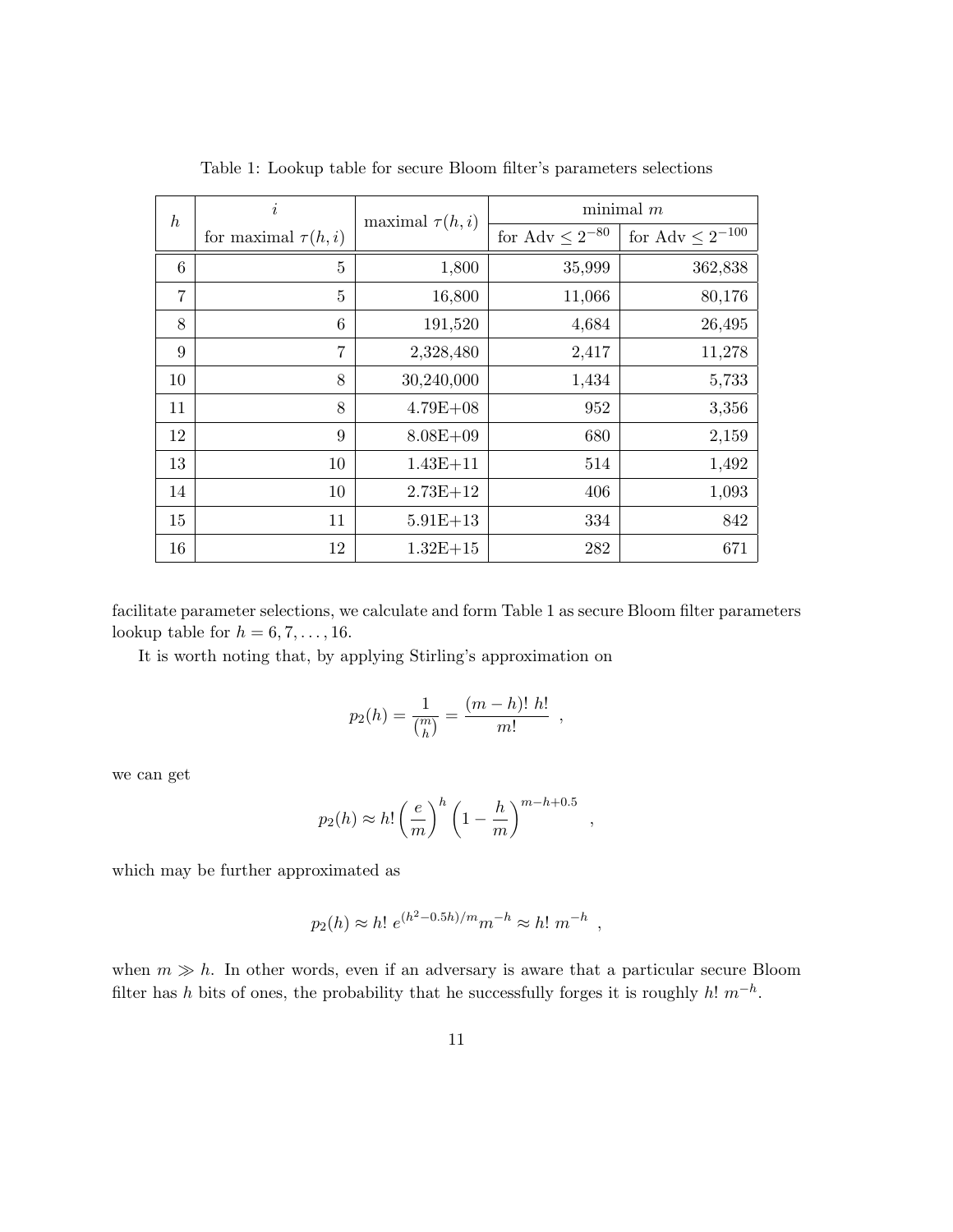# 5 Proposed Protocol

#### 5.1 Protocol Description and Analysis

An interesting property of Bloom filter is inherently supporting aggregation by bitwise-ORing Bloom filters of a same kind together to generate one Bloom filter such that the set represented by the output Bloom filter is the union of the sets of input Bloom filters. Let ∨ denote the bitwise-OR operation on Bloom filters. This desired aggregation property perfectly applies to secure Bloom filters generated by sensor nodes with different keys, and thus we take advantage of it in the proposed protocol, which consists of the following four stages.

#### Stage 1: Initialization

To activate sensor nodes detection on events  $(e_1, e_2, \ldots, e_c)$ , the base station broadcasts to all nodes an authenticated task message, including fresh nonces  $(N_{e_1}, N_{e_2}, \ldots, N_{e_c})$  as event identifies, along with events specifications if necessary. For dynamic parameter settings, the task message contains the selected values for the parameters.

### Stage 2: Event Claiming and Aggregation

When node u detects that event  $N_{e_i}$  occurs, it generates a new Bloom filter

$$
\mathsf{BF}_{u,e_i} \leftarrow \mathsf{HMac}(K_u, id_u \Vert N_{e_i}) ,
$$

which constitutes the raw message by node u as a contributor to claim event  $N_{e_i}$ .

The aggregation on messages is straightforward and efficient. Suppose an aggregator node v receives j messages of  $BF_i^v$ , where  $i = 1, 2, \dots, j$ , some of which might be contributed by node v itself, it calculates an aggregated message by

$$
\mathsf{BF}' = \mathsf{BF}_1^v \vee \mathsf{BF}_2^v \vee \cdots \vee \mathsf{BF}_j^v ,
$$

To maintain a reasonably slow false positive probability of Bloom filter, aggregators cannot aggregate messages without a limitation. As we see now, the way that we use Bloom filter is quite different from most of other applications. As the message carrier to traverse networks, Bloom filter should not use large m for the sake of communication cost. In fact,  $m \leq nc$  for most cases. As result, in addition to  $m$  and  $h$  for Bloom filter settings, our protocol requires a third parameter: bit one percentage upper-bound  $\rho$ . Accordingly, aggregator v tries its best to output one or several aggregated messages with respect to the threshold  $\rho$ . In that way, there will be no legitimate Bloom filter whose bit one percentage exceeds  $\rho$ . Recall that the false positive probability is optimized when the probability of a bit being 0 in a Bloom filter is  $1/2$  (see Section 4.1), thus threshold  $\rho$  is set to be 50% for most circumstances.

After aggregating messages with respect to  $\rho$ , aggregator v sends the aggregated message(s) to next node according to the underlying data aggregation organization.

Stage 3: Processing Reports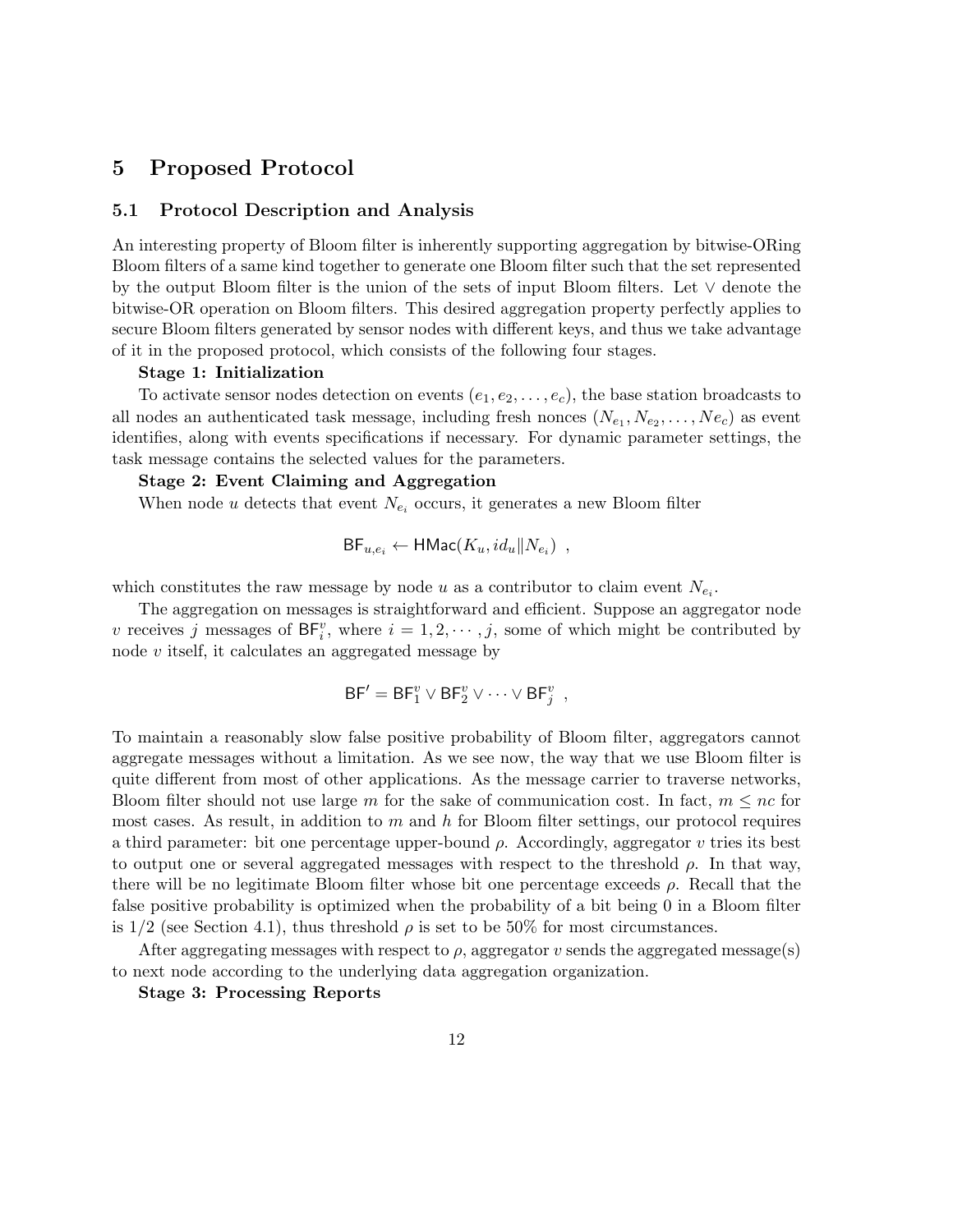**Algorithm 1** ProcessReport( $\mathsf{BF}_i$ ): A verifier processes a report  $\mathsf{BF}_i$ 

- 1: if the bit one percentage of  $BF_j$  exceeds  $\rho$  then
- 2: ALERT:  $BF_j$  is corrupted, discard it
- 3: return false
- 4: create an empty  $BF_{\text{test}}$  for testing
- 5: for each  $\mathsf{BF}_{u,e_i}$  do
- 6: if  $\mathsf{BF}_{u,e_i} \wedge \mathsf{BF}_j = \mathsf{BF}_{u,e_i} \textbf{ then }$
- 7: assert that node u has claimed event  $e_i$
- 8:  $\mathsf{BF}_{\text{test}} \leftarrow \mathsf{BF}_{\text{test}} \vee \mathsf{BF}_{u,e_i}$
- 9: if  $BF_{\text{test}} \neq BF_j$  then
- 10: ALERT:  $BF_j$  is corrupted, discard it
- 11: cancel off all previous assertions
- 12: return false

```
13: return true
```
Eventually, the base station receives l reports  $BF_j$ , where  $j = 1, 2, \dots, l$ . Using its distinct keys shared with nodes, the base station calculates all  $nc$  Bloom filters corresponding to nodeevent pairs beforehand. For each report, the base station conducts Algorithm 1 to proceed it, intended to discover which nodes claimed which events and to detect attacks.

Let  $\wedge$  denote bitwise-AND operation, during the processing procedure, if

$$
{\sf BF}_{u,e_i} \wedge {\sf BF}_j = {\sf BF}_{u,e_i}
$$

that is, all bit one occurrences in  $BF_{u,e_i}$  appear in  $BF_j$ , the base station determines that node  $u$  has claimed event  $e_i$ . Certainly, false positives may occur for this verification as an inherent downside of Bloom filter. We define the *false positive rate*  $R_{\text{FP}}$  as the ratio of the count of false positives over the node-event pair number (i.e., nc).

In the ideal case where all l reports are independent and have  $\rho$  proportion of bit 1, the false positive probability within a report is  $\rho^h$  by Equation (1). Suppose nc is much greater than the raw message number, then the number of false positives roughly follows a binomial distribution of parameter  $(nc, 1-(1-\rho^h)^l)$ , and then its expected value approximates  $nc(1-(1-\rho^h)^l)$ . Therefore,

$$
R_{\rm FP}^{\rm (ideal)} \approx 1 - (1 - \rho^h)^l \approx 1 - e^{-l\rho^h} \ . \tag{5}
$$

,

In reality, most of reports have less than  $\rho$  fraction of bit one, and the expected value of false positive number is related to  $l$  as bigger  $l$  may indicate more number of raw messages. Therefore,  $R_{\rm FP}^{\rm (ideal)}$  is an upper bound of  $R_{\rm FP}$ .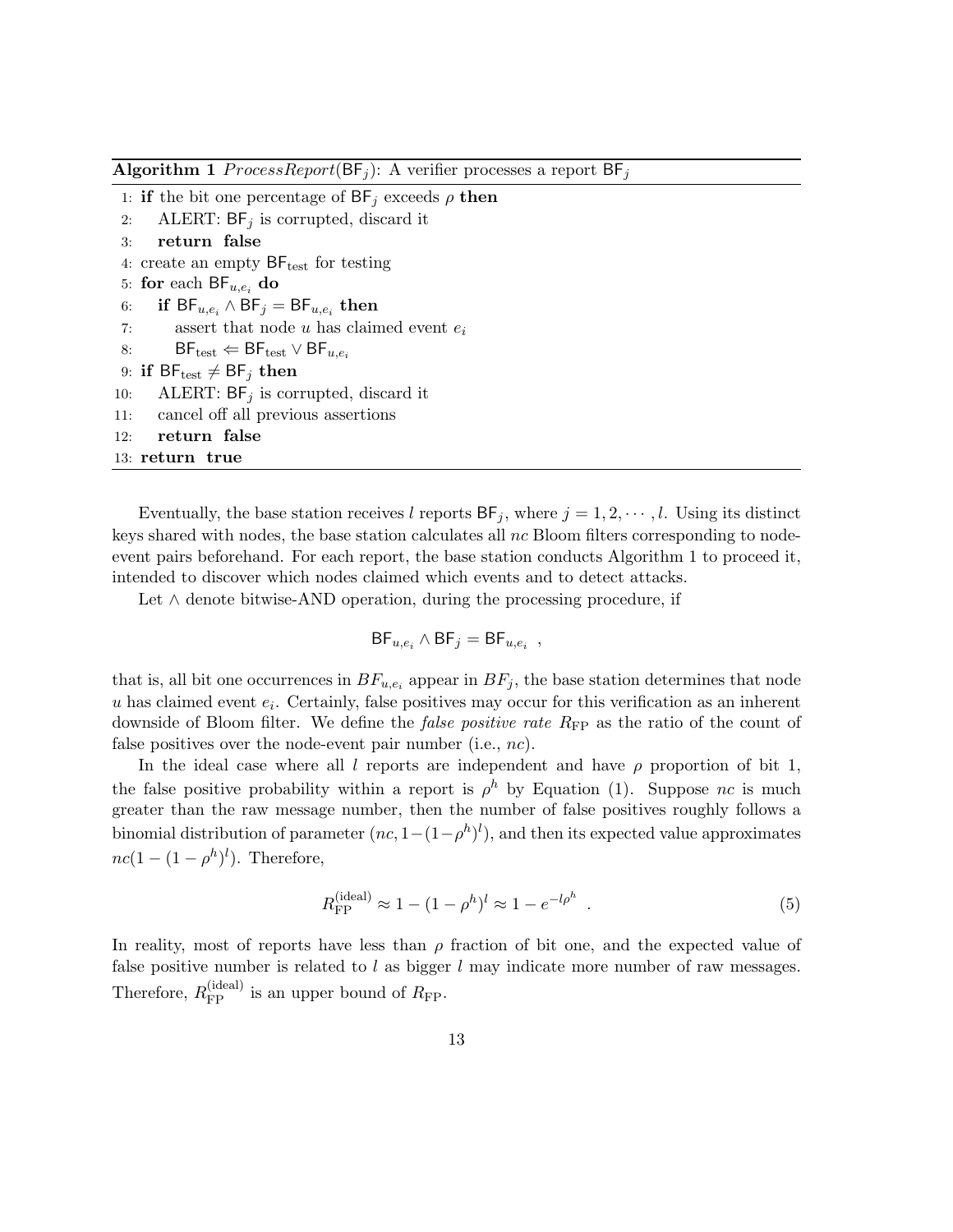If compromised nodes misleadingly claim events with their own keys, clearly there are no effective methods to prevent this attack except for designing and conducting complicated and expensive detection protocols. We are not concerned about that issue; instead the proposed protocol is supported to detect message manipulation attack. The steps related to  $BF_{test}$  in Algorithm 1 carry out that mission.

Recall that by selecting proper  $(m, h)$ , it is infeasible for the adversary to construct a legitimate secure Bloom filter associated with integrity nodes. During transmission, messages may be maliciously altered by adding or deleting some bits. To detect this kind of attack, actually we only need to consider the case that some bits in reports are randomly flipped by the adversary. We stress that the base station is solely responsible and capable of processing messages and those effective manipulations shall eventually reflect on reports; if the adversary replaces a message by another message, in fact it is an interception rather than manipulation, and the countermeasure will be addressed later. If the adversary adds a valid message to an unrelated report, that is not a manipulation attack either, and merely it slightly increase the false positive rate, which is still bounded by Equation (5).

We evaluate the probability  $P_{\text{det}}$  of the base station detecting that a random bit zero in a report is flipped to bit one, which might be the manipulation case that is detected with least probability. Using the previous ideal case of studying  $R_{\text{FP}}$ , we can get

$$
P_{\text{det}}^{(\text{ideal})} \approx \left(1 - \rho^h \left(1 - \left(1 - \frac{1}{\rho m}\right)^h\right)\right)^{nc}
$$

$$
\approx \left(1 - \rho^h + \rho^h e^{-h/\rho m}\right)^{nc}.
$$

$$
(6)
$$

#### Stage 4: Verification by All Nodes

To detect whether malicious nodes intercepted messages related to intact nodes, the base station broadcasts those l reports throughout the whole network. In addition, in order to prevent the message replay attack, the base station should notify all sensor nodes to update event identifiers with new nonces. Surely this stage can be twisted with the initialization stage to add/update/delete events. All those messages are still authenticated by the base station's broadcast authentication scheme.

As long as an intact node is not isolated by compromised nodes from the base station, the node can receive those reports and verity the authenticity of messages. Therefore, the node that claimed the event can determine whether its report is included in the final results. If not, the node notifies this abnormality to the base station in any available secure, uni-cast means by its node key. In addition, if nodes find that there are some false positives related to them, they may report to the base station. If the base station determines that the number of missing raw messages exceeds a reasonable threshold, it may conclude that there exists a message interception attack in the network and further security mechanisms can be conducted.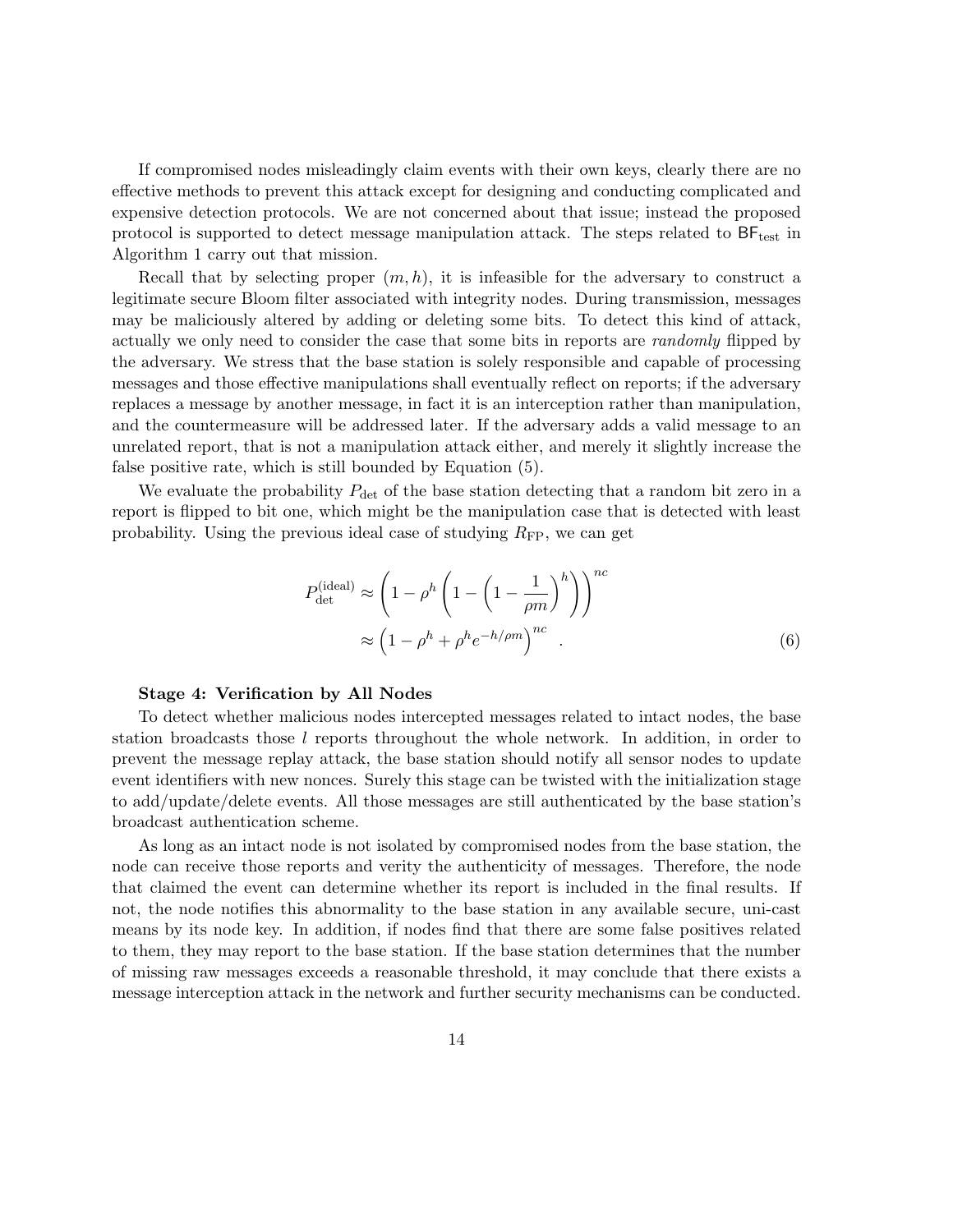### 5.2 Discussions

#### 5.2.1 Compression on Bloom Filter

The entropies of raw messages are pretty low—most of bits are zero because there is only one element in a set that the a raw message Bloom filter represents. As a natural way to reduce the transmission sizes of messages, this kind of Bloom filters should be compressed in our protocol. The problem of compressed Bloom filter has been researched by Mitzenmacher [29], who demonstrates that a better compression rate can be achieved by utilizing smaller h and bigger  $m$  while maintaining the same level of false positive probability.

However, that rationale does not fit the case of our protocol. First, the selection of h matters to the security level of secure Bloom filter. Second, there are many Bloom filters with varying entropies during the protocol procedure, one pre-determined parameter set hardly can provide overall desired transmission savings. Therefore, we does not make use of the results in [29]. Instead, a succinct compression mechanism is employed in our protocol: one additional bit b attached to a Bloom filter indicates that the filter is normally stored as before when  $b = 0$ , and if  $b = 1$ , then the filter is expressed as a list of all bit one positions. Since the number of bit ones is dynamical, such a list should contain a number-indication segment of bit length  $w = \lceil \log_2(m/d) \rceil$ , where  $m = 2^d$ . Before transmitting a Bloom filter, a node chooses the coding which leads to smaller transmission size. Specifically, the list expression is used only if the number of bit ones is less than  $(m - w)/d$ .

#### 5.2.2 Parameters, Computation and Storage Costs

For sensor networks of size  $n$  varying from hundreds to thousands, and to provide 80-bit security level, we recommend  $m = 1024$ ,  $h = 11$  according to Table 1. Because we use SHA-1, whose output size is 160 bit, performing one HMAC function that consists of two SHA-1 calculations would suffice for nodes to construct one raw message. This is the major computation burden on nodes; other calculations such as bit one percentage checking and aggregation are simple bitwise operations and are relatively trivial. We assume that the key length is 160-bit, so the primary storage cost of our protocol is merely 20 bytes. Therefore, our protocol is computation- and storage-efficient.

# 6 Simulations

To verify our theoretical analysis and evaluate the performance, we implement the proposed data aggregation protocol and run simulations. To facility fast simulation deployment and take advantage of comprehensive result collection tools and inherent statistical support, our simulations are build on the OMNeT++ framework [30], thought we implement secure Bloom filter as a generic class, which is platform-independent.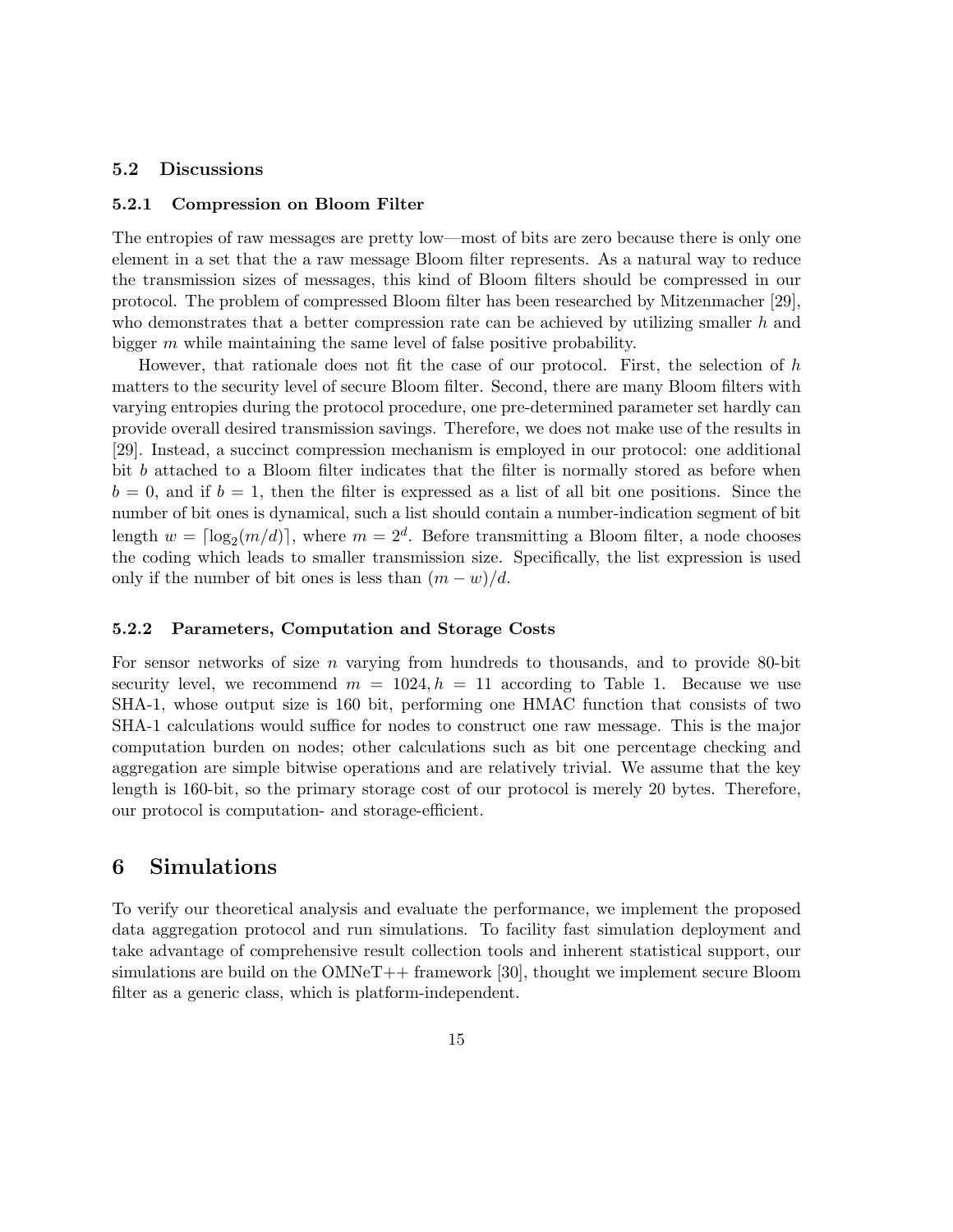### 6.1 Simulation Design

### 6.1.1 Network Scenarios

We run simulations in two network scenarios. The first one is an abstract hierarchical network modeled as a Tree rooted on the base station, which fairly emulates many wireless sensor networks. We generate a tree topology in a way that the number of a non-leaf node's children is uniformly selected from four, five, and six. In our experiments, the network size for the Tree Topology increases from 200 to 2000 at a step of 200.

The other one is Unit-Disk Graph, in which nodes are uniformly deployed in a  $500 \times 500$ square and nodes follow the standard unit-disk bidirectional communication model. We run simulations under the Unit-Disk Graph for network sizes ranging from 500 to 5000 with a space of 500 between. In order to imitate a dense sensor network and maintain consistence, for networks of different sizes, we adjust the node communication range such that the average node degree keeps the approximate 20. This kind of wireless sensor network simulation scenario models random deployed sensor networks and has been widely used in many literatures, such as [31].

By standard software engineering methodologies, the implemented layer of the data aggregation protocol is encapsulated and separated from underling network topologies. With a little effort on topology implement, irregular surveillance areas and other network scenarios, such as random graph and random tree, can be seamlessly introduced to run simulations.

#### 6.1.2 Mechanisms of Claiming Events

On each network scenario, we specify two different workloads to activate nodes claiming events, one for mild work burden, and the other for relatively heavy turnover. For the Tree Topology, in each round of protocol procedure, 20% and 50% of sensor nodes, respectively for two levels of workload, are randomly chosen as contributors to claim an event. For the Unit-Disk Graph, we designate that nodes are capable of detecting events taking place no farther than a distance of 100, and at the beginning of each round, an event occurs at two and six positions (respectively for two workloads and analogue to 20% and 50% contributors settings in the Tree topology) that are uniformly selected in the square.

#### 6.1.3 Simulation Arrangement

Overall, there are four test cases: Tree Topology with mild workload, Tree Topology with heavy workload, Unit-Disk Graph with mild workload, and Unit-Disk Graph with heavy workload. Each case is associated with ten different network sizes, requiring 40 experiments. In order to obtain relatively fair and comparable results, ten random networks in accordance with the parameter settings are constructed for each experiment, each of whose simulation executions is quoted as a run; and in each run, we perform 100 rounds of protocol processing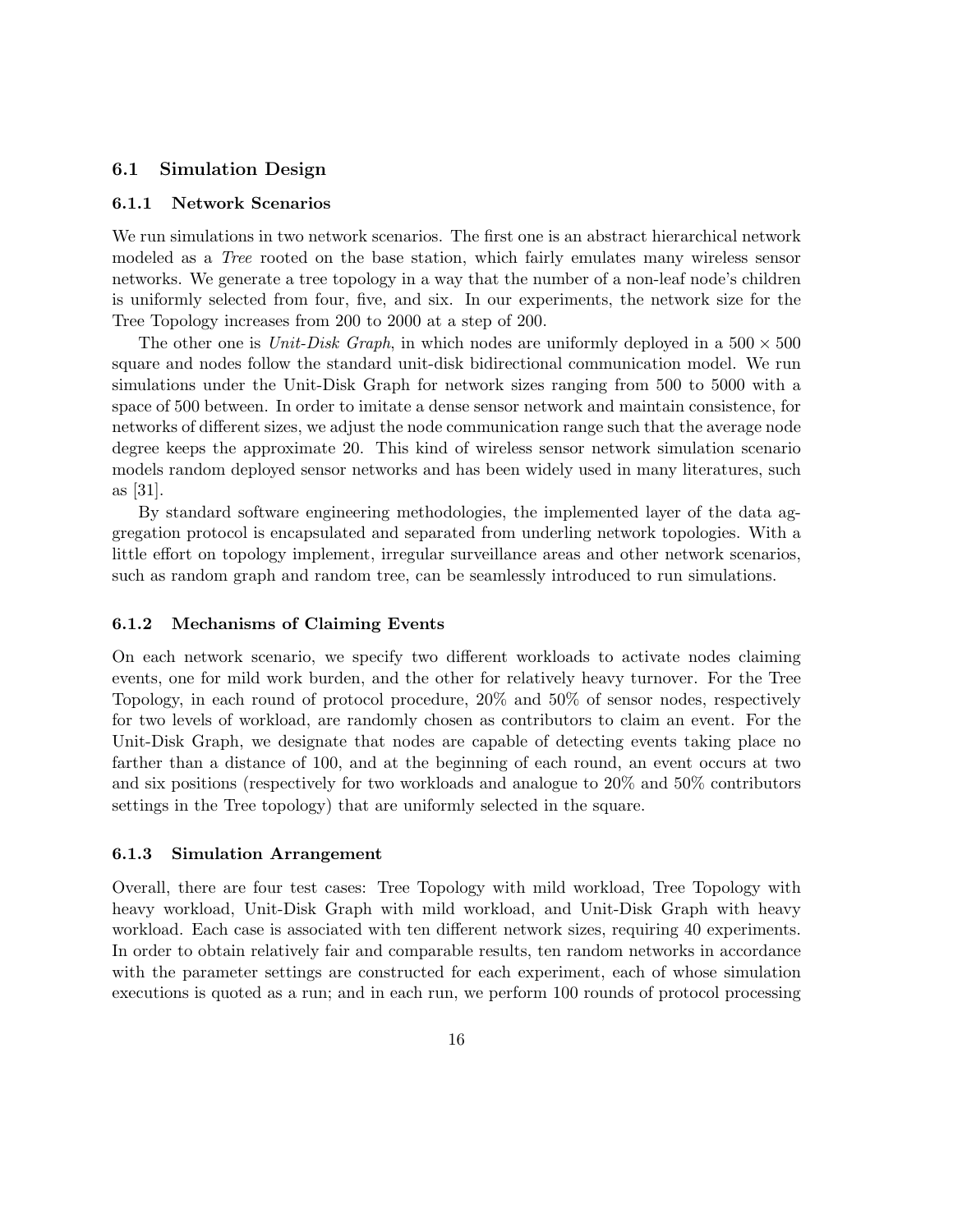with new events and randomly selected contributors/event-locations. For the purpose of communication cost comparison, in addition to our proposed protocol, the native scheme described in Section 3.4 is also conducted under the identical conditions. We assume that the message length is 128-bit in the native scheme. Since the last stage is needed for both our protocol and the native scheme, the experiment results on communication costs do not consider that stage. To evaluate the protocol's detection probability  $P_{\text{det}}$ , we simulate the manipulation attack by randomly flipping a bit zero of a report and then measure whether the base station subsequently detects that the report is illegitimate. For each report, this procedure is repeated by twenty times. The final runs outputs are averaged to create the corresponding experiment results.

#### 6.2 Experimental Results

In figures of this paper, "Proposal", "Native", "(M)", and "(H)" respectively stand for our proposed data aggregation protocol, the native scheme, mild workload, and heavy workload.

#### 6.2.1 Communication Performance

The protocols communication performance along with the comparison is depicted in Figure 1. First, for general sensor network protocols, the communication cost is often represented by average transmission bits per node, which are displayed in Figure 1(a) for Tree Topology and in Figure  $1(d)$  for Unit-Disk Graph. Second, for a data aggregation scheme, the energy consumption of aggregators and the balance among them are critical performance metrics; so we also measure the means (Figure 1(b) for Tree Topology and Figure 1(e) for Unit-Disk Graph) and the standard deviations (Figure 1(c) for Tree Topology and Figure 1(f) for Unit-Disk Graph) of bits sent by aggregators (intermediate nodes for the native scheme).

The simulation results in Figure 1 clearly demonstrate that for all four test cases, our protocol remarkably outweighs the native scheme on all three metrics; not only the protocol reduces the overall energy consumption and reserves previous energy of aggregators, but also it achieves splendid balance among aggregators, which is highly desired for data aggregation scheme. Moreover, as those measurements for our protocol gently grow with  $n$ , it proves that the proposed protocol scales to network size well, which is quite appreciated for largesize sensor networks. In fact, when the network size is bigger and/or the workload becomes heavier, the proposed protocol saves much more energy and better balance than the native scheme. On the other hand, the performance improvements for Unit-Dist Graph is generally better than those for Tree Topology, in terms of ratios of same measurements of the proposed protocol over the native scheme. This signifies that the proposed protocol can be reliably used in randomly deployed sensor networks.

It is worth mentioning that the simulations results of average bits sent by aggregator and standard deviations imply that the proposed protocol provides the most energy reduction for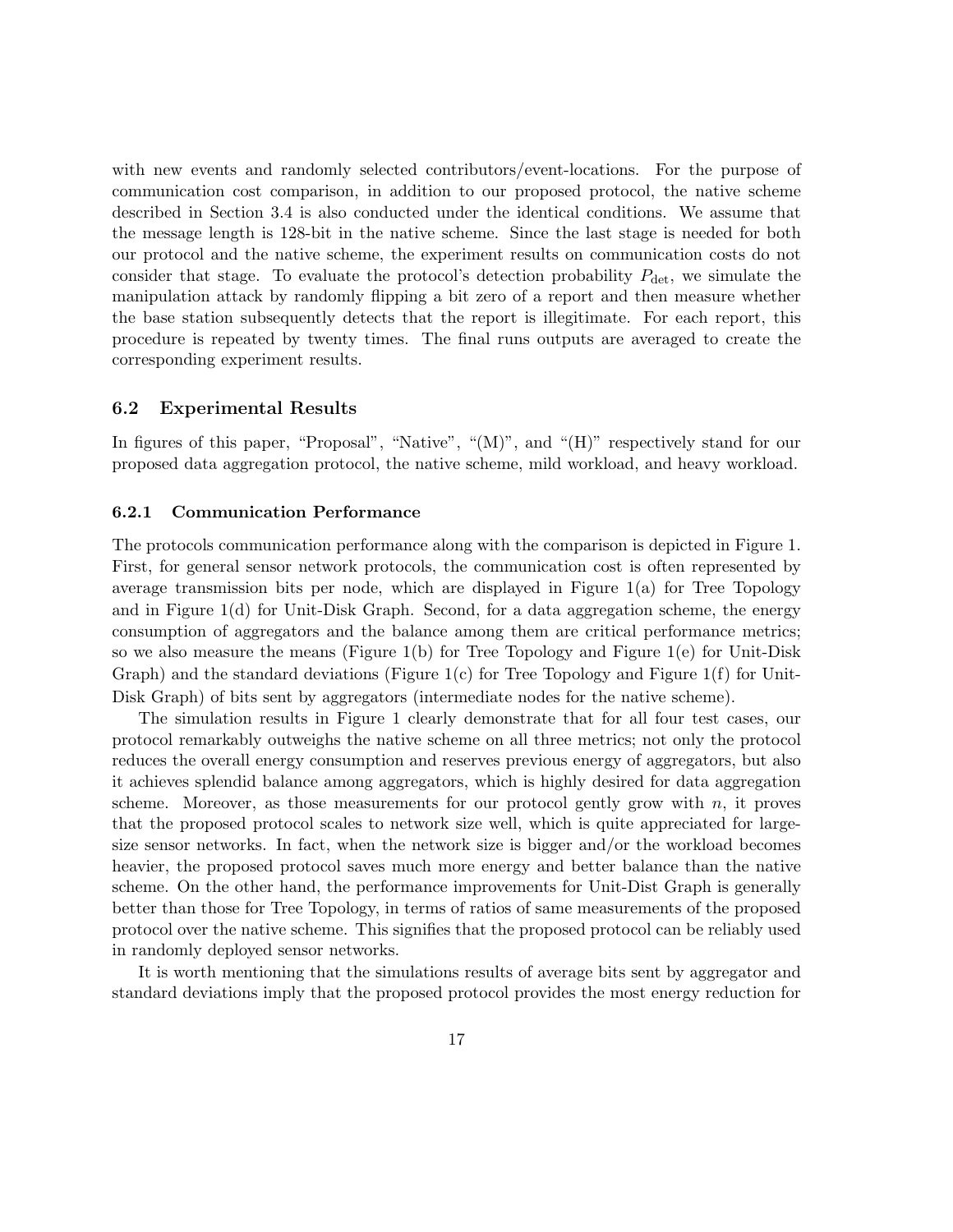those nodes that are neighbors of the base station and suffer from the heaviest transmission payload, which is supported by our experimental records on this metric. In a word, the proposal is a qualified data aggregation protocol that supplies the desired energy saving for the whole network and more for those critical nodes in need.

#### 6.2.2 Reliability and Security

The simulation results regarding the protocol's reliability and security are illuminated in Figure 2. Specifically, Figure 2(a) and Fig 2(d) depict the protocol false positive rates; Figure  $2(b)$  and Fig  $2(e)$  show the average report numbers; Figure  $2(c)$  and Figure  $2(f)$  exhibit the detection probabilities.

The false positive rates of our protocol are fairly small, compared to typical Bloom filter applications. Even for the most extremely case (Unit-Disk Graph, network size 5000, heavy workload), the false positive rate is still less than 0.5%. For the intended application scenarios, those false positive rates are certainly acceptable. On the other hand, if the base station is aware of all nodes positions, it can easily overcome such small noises within reports and eliminates most of false positives. As the security measurement, the protocol's detection probability in any simulation case is greater than 98%, when a random bit zero in a report is flipped. With such high detection likelihood, any reasonable adversary will not attempt to manipulate reports. In addition, according to Algorithm 1, the detection procedure does not require substantial computation and storage overheads besides indispensable ones for membership checking on a secure Bloom filter. In a word, the proposal is efficient, reliable, and secure.

By applying the experimental results of report number  $l$  to Equations (5) and (6), we verify that the previous theoretical analysis on  $R_{\text{FP}}$  and and  $P_{\text{det}}$  holds as false positive rates and detection probabilities are indeed bounded on Equations (5) and (6) respectively.

# 7 Conclusion

In this paper, we propose a practical secure data aggregation protocol for wireless sensor network based on Bloom filter, and conduct thorough theoretical analysis on the related topics. The extensive simulation results sufficiently demonstrate that the proposal presents remarkable performance in terms of communication cost, energy consumption balance, reliability, and security.

# References

[1] D. Estrin, R. Govindan, J. Heidemann, and S. Kumar, "Next Century Challenges: Scalable Coordination in Sensor Networks," in Proceedings of the 5th ACM/IEEE Inter-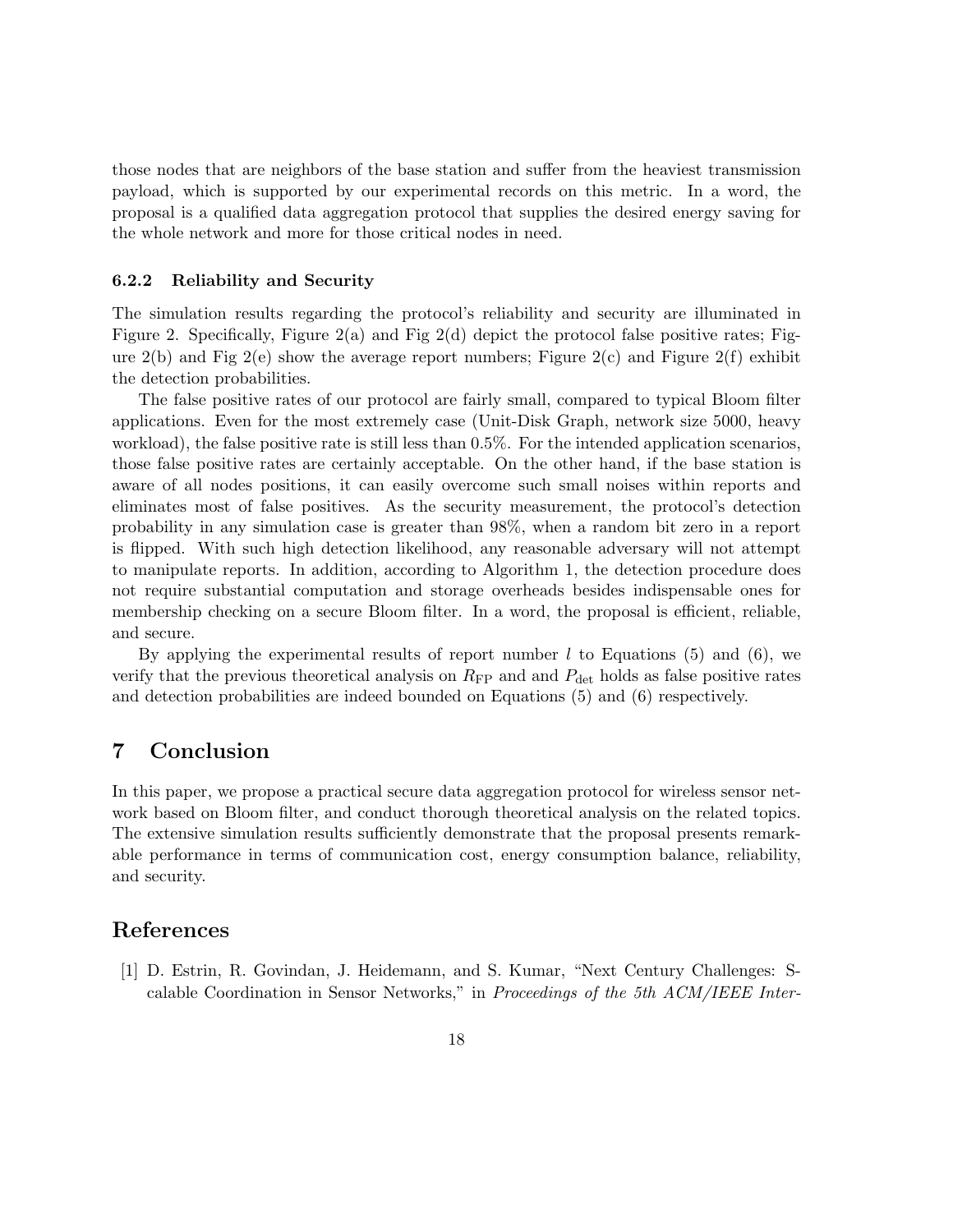national Conference on Mobile Computing and Networking. Seattle: IEEE Computer Society, 1999, pp. 263–270.

- [2] I. F. Akyildiz, W. Su, Y. Sankarasubramaniam, and E. Cayirci, "A survey on sensor networks," IEEE Communications Magazine, vol. 40, no. 8, pp. 102–114, 2002.
- [3] R. Rajagopalan and P. K. Varshney, "Data-aggregation techniques in sensor networks: a survey," IEEE Communications Surveys  $\mathcal{B}$  Tutorials, vol. 8, no. 4, pp. 48–63, 2006.
- [4] E. Fasolo, M. Rossi, J. Widmer, and M. Zorzi, "In-network aggregation techniques for wireless sensor networks: a survey," IEEE Wireless Communications, vol. 14, no. 2, pp. 70–87, 2007.
- [5] P. Baronti, P. Pillai, V. W. C. Chook, S. Chessa, A. Gotta, and Y. F. Hu, "Wireless sensor networks: A survey on the state of the art and the 802.15.4 and ZigBee standards," Computer Communications, vol. 30, no. 7, pp. 1655–1695, 2007.
- [6] B. H. Bloom, "Space/time trade-offs in hash coding with allowable errors," Communications of the ACM, vol. 13, no. 7, pp. 422–426, 1970.
- [7] D. Westhoff, J. Girao, and M. Acharya, "Concealed Data Aggregation for Reverse Multicast Traffic in Sensor Networks: Encryption, Key Distribution, and Routing Adaptation," IEEE Transactions on Mobile Computing, vol. 5, no. 10, pp. 1417–1431, 2006.
- [8] C. Castelluccia, A. C. F. Chan, E. Mykletun, and G. Tsudik, "Efficient and provably secure aggregation of encrypted data in wireless sensor networks," ACM Trans. Sen. Netw., vol. 5, no. 3, pp. 1–36, 2009.
- [9] P. Steffen, W. Dirk, and C. Claude, "A Survey on the Encryption of Convergecast Traffic with In-Network Processing," IEEE Transactions on Dependable and Secure Computing, vol. 7, pp. 20–34, 2010.
- [10] C. Fontaine and F. Galand, "A survey of homomorphic encryption for nonspecialists," EURASIP Journal on Information Security, vol. 2007, no. 1, pp. 1–10, 2007.
- [11] C. Gentry, "Fully homomorphic encryption using ideal lattices," in Proceedings of the 41st annual ACM symposium on Theory of computing. Bethesda, MD, USA: ACM, 2009, pp. 169–178.
- [12] M. van Dijk, C. Gentry, S. Halevi, and V. Vaikuntanathan, "Fully Homomorphic Encryption over the Integers," in Advances in Cryptology - EUROCRYPT 2010. LNCS 6110, 2010.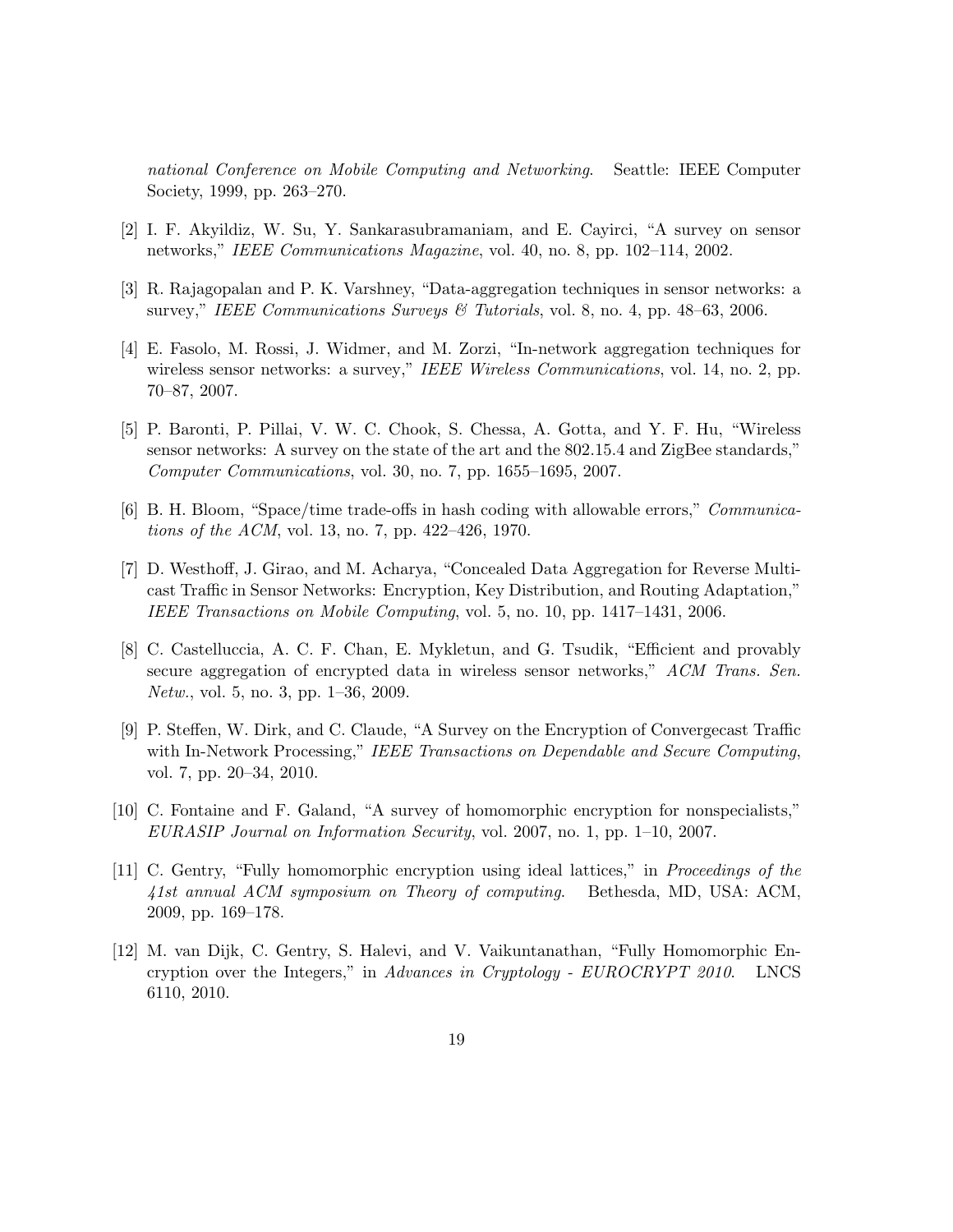- [13] Z. Li and G. Gong, "Data Aggregation Integrity Based on Homomorphic Primitives in Sensor Networks," in Proceedings of 9th International Conference on Ad Hoc Networks and Wireless (ADHOC-NOW 2010). LNCS 6288, 2010, pp. 149–162.
- [14] L. Hu and D. Evans, "Secure aggregation for wireless networks," in Proceedings of the 2003 Symposium on Applications and the Internet Workshops (SAINT'03 Workshops), 2003, pp. 384 – 391.
- [15] P. Jadia and A. Mathuria, "Efficient Secure Aggregation in Sensor Networks," in High Performance Computing (HiPC 2004). LNCS 3296, 2004, pp. 40–49.
- [16] Y. Yang, X. Wang, S. Zhu, and G. Cao, "A Secure Hop-by-Hop Data Aggregation Protocol for Sensor Networks," in *Proceedings of the 7th ACM international symposium on* Mobile ad hoc networking and computing (MobiHoc'06), 2006, pp.  $356 - 367$ .
- [17] B. Przydatek, D. Song, and A. Perrig, "SIA: Secure Information Aggregation in Sensor Networks," in Proceedings of the first international conference on Embedded networked sensor systems (SenSys'03), Los Angeles, California, USA, 2003, pp.  $255 - 265$ .
- [18] H. Chan, A. Perrig, and D. Song, "Secure hierarchical in-network aggregation in sensor networks," in Proceedings of the 13th ACM conference on Computer and communications security. Alexandria, Virginia, USA: ACM, 2006, pp. 278–287.
- [19] K. B. Frikken and J. A. Dougherty I. V., "An efficient integrity-preserving scheme for hierarchical sensor aggregation," in *Proceedings of the first ACM conference on Wireless* network security (WiSec'08). Alexandria, VA, USA: ACM, 2008, pp. 68–76.
- [20] H. Chan and A. Perrig, "Efficient security primitives derived from a secure aggregation algorithm," in Proceedings of the 15th ACM conference on Computer and communications security (CCS'08). Alexandria, Virginia, USA: ACM, 2008.
- [21] Y. Liu, C. Li, Y. He, J. Wu, and Z. Xiong, "A Perimeter Intrusion Detection System Using Dual-Mode Wireless Sensor Networks," in Second International Conference on Communications and Networking in China (CHINACOM '07), 2007, pp. 861–865.
- [22] A. Perrig, R. Szewczyk, V. W. D. Culler, and J. D. Tygar, "SPINS: Security protocols for sensor networks," in Proceedings of the Annual International Conference on Mobile Computing and Networking (MOBICOM). Rome Italy: IEEE, 2001, pp. 189–199.
- [23] J. Katz and A. Lindell, "Aggregate Message Authentication Codes," in Topics in Cryptology - CT-RSA 2008. LNCS 4964, 2008, pp. 155–169.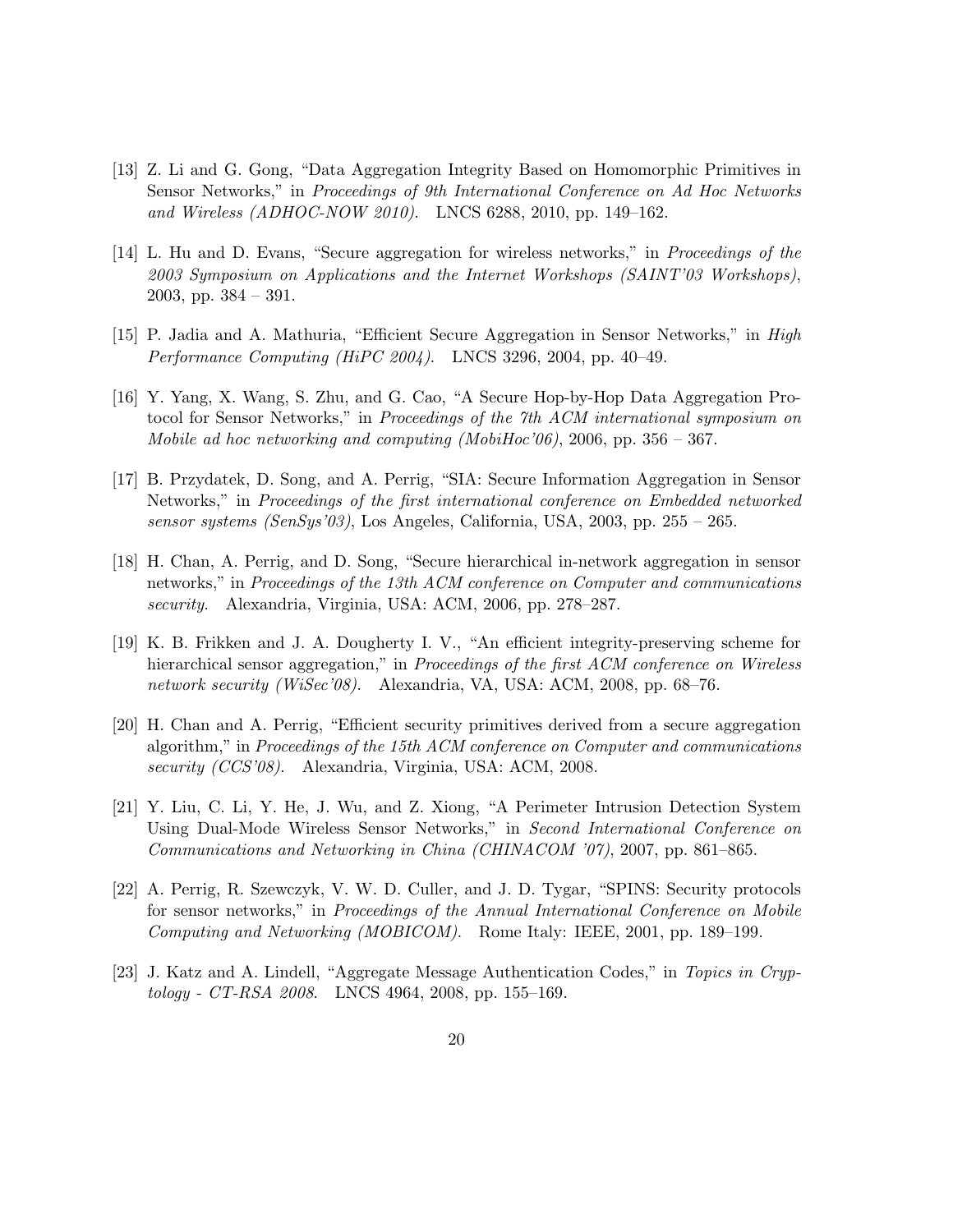- [24] L. Fan, P. Cao, J. Almeida, and A. Z. Broder, "Summary cache: a scalable wide-area web cache sharing protocol," IEEE/ACM Transactions on Networking, vol. 8, no. 3, pp. 281–293, 2000.
- [25] F. Chang, J. Dean, S. Ghemawat, W. C. Hsieh, D. A. Wallach, M. Burrows, T. Chandra, A. Fikes, and R. E. Gruber, "Bigtable: a distributed storage system for structured data," in Proceedings of the 7th USENIX Symposium on Operating Systems Design and Implementation, vol. 7. Seattle, WA: USENIX Association, 2006, pp. 15–15.
- [26] M. Bellare, R. Canetti, and H. Krawczyk, "Keying Hash Functions for Message Authentication," in Advances in Cryptology - CRYPTO'96. LNCS 1109, 1996, pp. 1–15.
- [27] H. Krawczyk, M. Bellare, and R. Canetti, "RFC 2104 HMAC: Keyed-Hashing for Message Authentication," IETF, 1997.
- [28] X. Wang, Y. L. Yin, and H. Yu, "Finding Collisions in the Full SHA-1," in Advances in Cryptology - CRYPTO 2005. LNCS 3621, 2005, pp. 17–36.
- [29] M. Mitzenmacher, "Compressed bloom filters," IEEE/ACM Transactions on Networking, vol. 10, no. 5, pp. 604–612, 2002.
- [30] A. Varga and R. Hornig, "An overview of the OMNeT++ simulation environment," in Proceedings of the 1st international conference on Simulation tools and techniques for communications, networks and systems  $\mathcal{C}$  workshops. Marseille, France: ICST, 2008, pp. 1–10.
- [31] B. Parno, A. Perrig, and V. Gligor, "Distributed Detection of Node Replication Attacks in Sensor Networks," in Proceedings of the IEEE Symposium on Security and Privacy, 2005, pp. 49–63.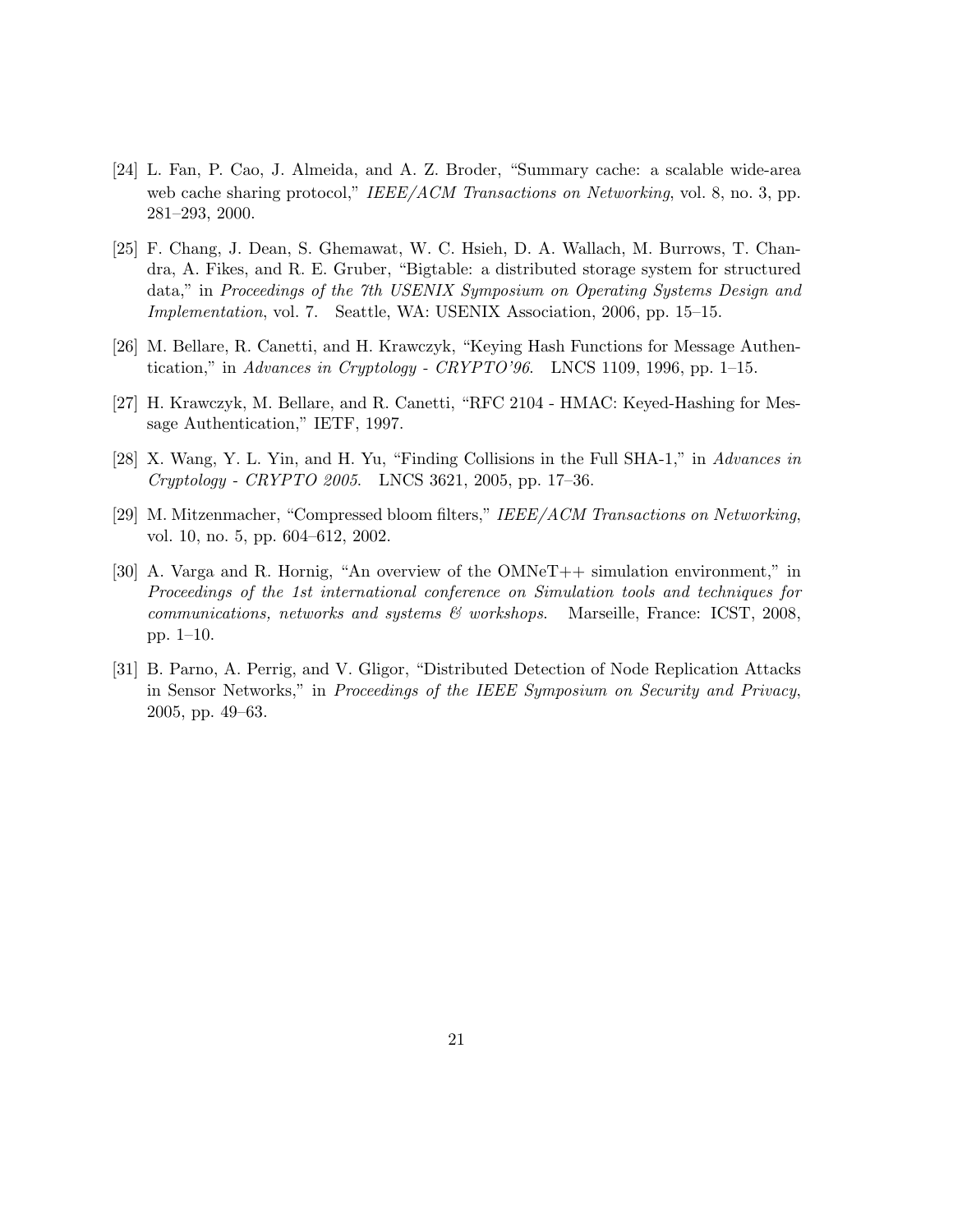



(a) Average Communication Cost (Tree)

(b) Aggregators Communication Cost, Mean (Tree)



(c) Aggregators Communication Cost, S-(d) Average Communication Cost (Unittandard Deviation (Tree) Disk)



(e) Aggregators' Communication Cost, (f) Aggregators' Communication Cost, S-Mean (Unit-Disk) tandard Deviation (Unit-Disk)

Figure 1: Simulation Results on Protocols Communication Performance